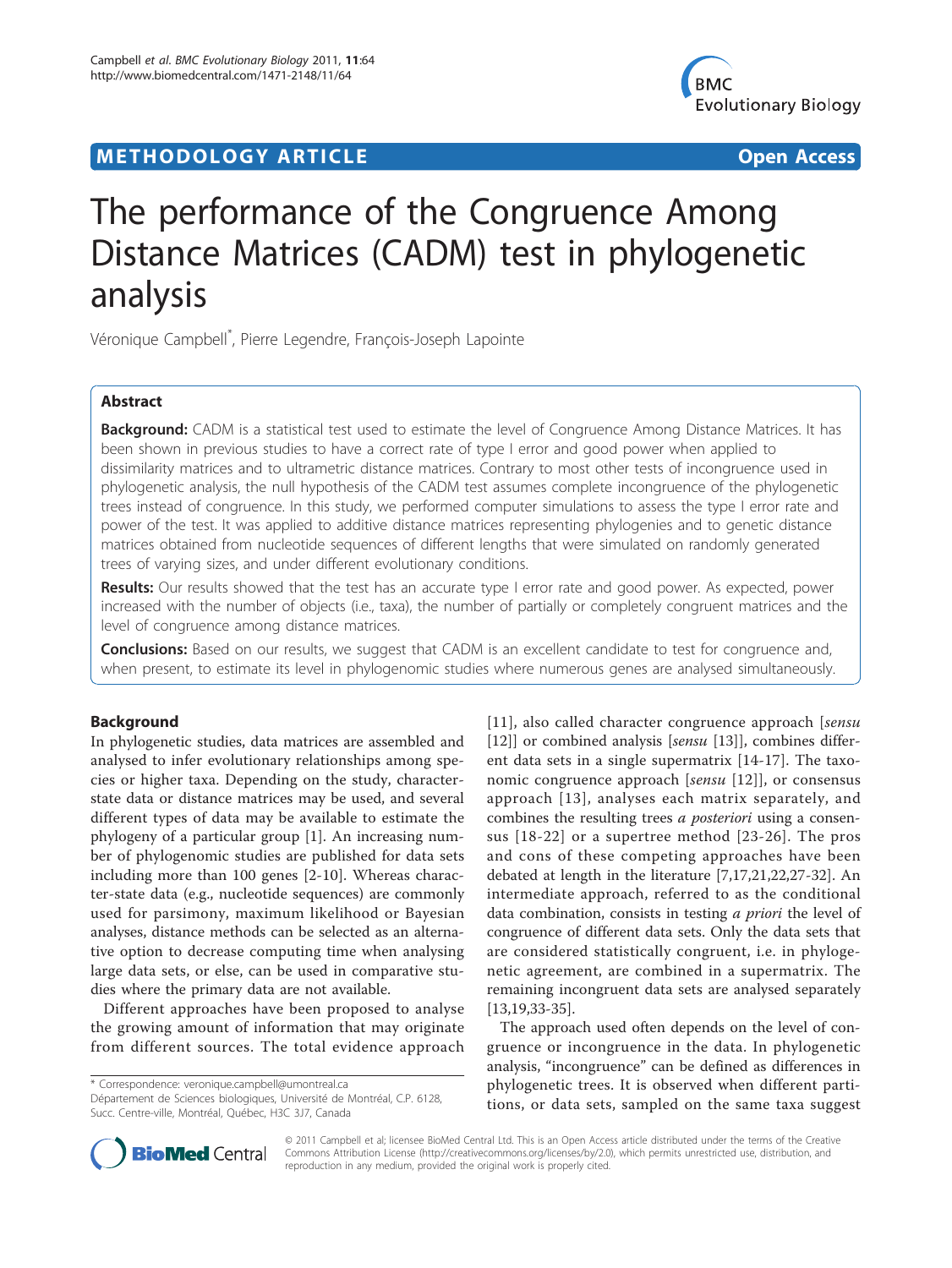different evolutionary histories [[36\]](#page-13-0). However, incongruence may also arise when the data violate the assumptions of the phylogenetic method. Incongruence among data sets is fairly common and can be present at varying degrees [\[37](#page-13-0)]. Hence, statistical tests have been designed to detect the presence of incongruence and its magnitude [[36](#page-13-0)]. In general, such incongruence tests are used to determine if the topological differences observed could have simply arose by chance [[38\]](#page-13-0). The null hypothesis of most of these tests  $(H_0)$  is congruence, i.e., topologically identical trees, where any topological difference is the result of stochastic variation in the data sets [see [[22](#page-13-0)], [[38](#page-13-0)] for reviews]. The most commonly used test of this type is the Incongruence Length Difference test [ILD: [[39\]](#page-13-0)]. However, numerous problems are known to be associated to it. For example, type I error rates were shown to be well above the nominal significance level when data sets (with great differences in substitution rates among sites) were compared [[40,41](#page-13-0)]. Therefore, nominal significance levels of 0.01 or 0.001 have been suggested as more appropriate [[36\]](#page-13-0). Also, power was low when short nucleotide sequences simulated on different tree structures were compared [[41](#page-13-0)].

Numerous factors have been described to explain differences in phylogenetic trees obtained from the analysis of data sets containing the same species. A wide range of evolutionary processes may cause nucleotides at different sites to evolve differently, for examples due to their codon positions or to different functional constraints [[42](#page-13-0)-[44\]](#page-13-0). Also, various parts of the genome may have experienced different phylogenetic histories (e.g., mitochondrial vs. nuclear genes) and trees inferred from different data types (e.g., morphological or molecular data) may support different phylogenies [[45\]](#page-13-0). Other evolutionary processes can explain incongruence between data sets: horizontal transfer, duplications, insertions or losses, incomplete lineage sorting, mobile elements, recombination, hybridization and introgression [see [[37\]](#page-13-0), [\[38](#page-13-0)] for an exhaustive list]. Furthermore, the use of an inappropriate method to analyse a given data set may lead to a spurious phylogeny, that can be erroneously incongruent to some extent with another phylogeny that has been correctly estimated [[22,33,40](#page-13-0)]. Thus, given two data sets, one of which has parameters prone to long-branch attraction [[46](#page-13-0),[47\]](#page-13-0), the choice of an inconsistent phylogenetic method to analyse both data sets may produce different trees. Incongruence due to systematic errors can be addressed by changing the evolutionary model or the phylogenetic method so that it conforms better to the data. However, incongruence resulting from genealogical discordance processes must be detected and handled in some appropriate ways, e.g., by using phylogenetic network inference methods [see [[48](#page-13-0)] for a review]. Thus, three main

causes can be invoked to explain incongruence: 1) different phylogenetic trees may be inferred due to random sampling errors, 2) different trees may be produced due to the presence of systematic errors, leading to erroneous phylogenetic inference, or 3) real differences may exist between phylogenetic trees due to contrasting evolutionary histories [\[38](#page-13-0)].

Alternatively, the term "congruence" is often used to describe data sets, characters or trees that correspond to identical (or compatible) relationships among taxa [\[49](#page-13-0)]. However, many authors use a definition of congruence that is looser than the previously described identical topology and that incorporate varying degrees of topological similarities. For example, taxonomic congruence, as defined by [[12\]](#page-13-0), is the degree to which different classifications of the same taxa support the same groupings. Since the pioneer study of [[12](#page-13-0)], different measures and indices have been proposed to quantify the level of congruence [see review by [[18](#page-13-0)]]. Conditional data combination often relies on such indices to determine the degree of congruence and on statistical tests in order to determine whether or not the data sets should be combined [[13,18,33](#page-13-0)].

As described above, the term "congruence" and "incongruence" can have a more or less strict meaning with regards to the level of similarity. The definitions used in this paper are in concordance with the test of congruence among distance matrices (CADM). CADM was introduced by [[50\]](#page-13-0) and is applicable to two or more matrices. The null hypothesis of the test  $(H_0)$  is the complete incongruence of all trees (two or more), which corresponds to phylogenies with different topologies and/or very different branch lengths. Hence, the method can also account for branch lengths [as in [[51\]](#page-13-0)]. For two matrices (or two trees), the alternative hypothesis  $(H_1)$  is that the inferred trees are partially or completely congruent. When more than two matrices (or trees) are tested,  $H_1$  postulates that *at least* two trees in the group are partially or completely congruent. It is then possible to test for specific pairs. In this paper, incongruence refers to phylogenetic trees with different topologies, which suggests completely distinct evolutionary histories. At the opposite, congruence refers to two or more identical trees with an underlying identical evolutionary history (i.e., complete congruence or topological identity) or to two or more phylogenetic trees with a partial degree of similarity in their evolutionary relationships (i.e., partial congruence). The level of congruence can be measured by the test statistic, which ranges from 0 to 1.

More specifically, given two or more data sets (e.g., different genes) studied on the same species, a concordance statistic [Kendall's W statistic: [[52\]](#page-13-0), [\[53](#page-13-0)]] is calculated among the distance matrices corresponding to the gene sequences or to the trees and tested against a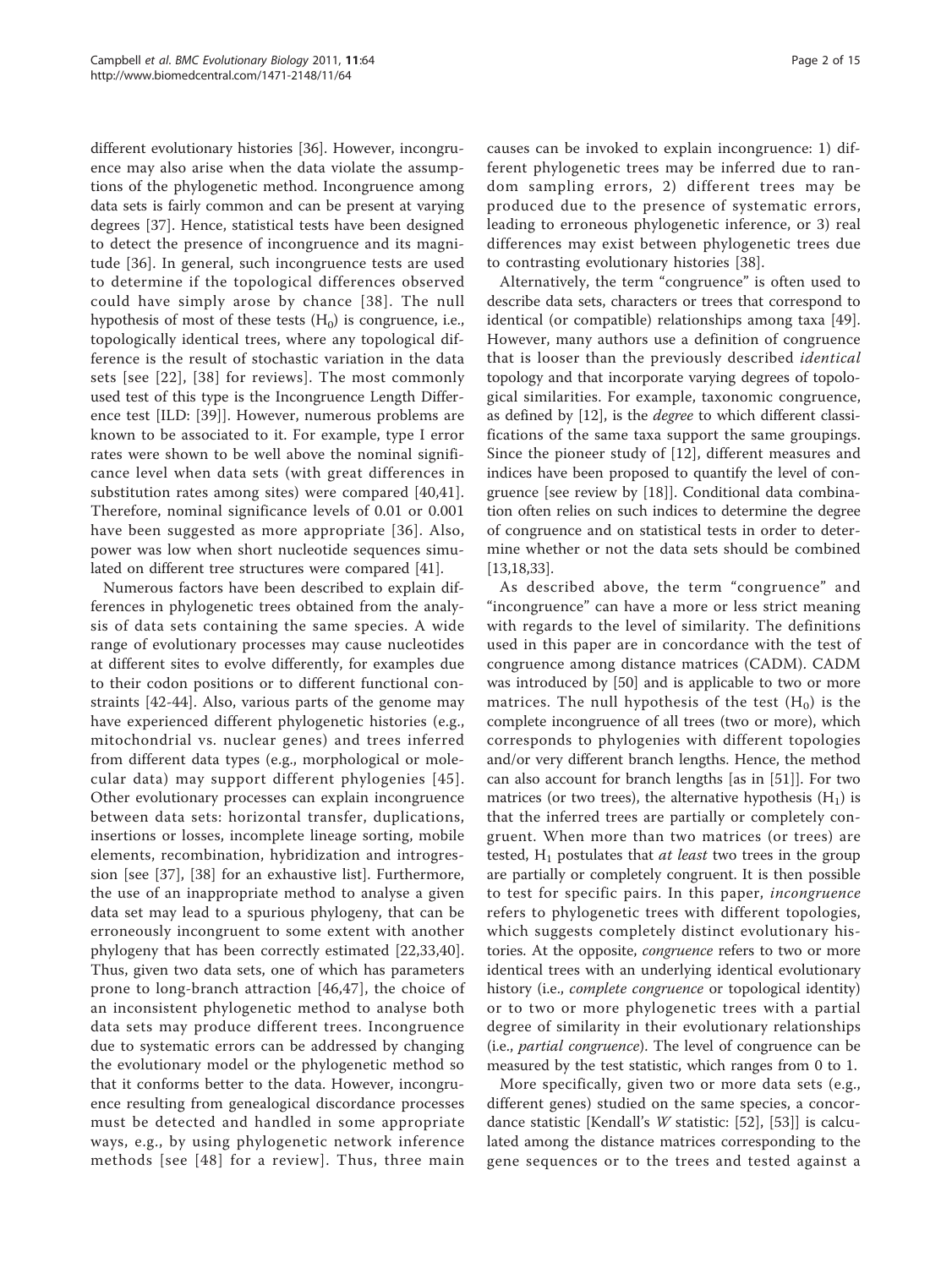distribution of permuted values to estimate the probability that the data correspond to the null hypothesis. CADM is an extension of the Mantel test of matrix correspondence, which can be used to test the null hypothesis of complete incongruence of the distance matrices (corresponding to all data sets or trees under study). As a complement to the p-value, the W statistic provides an estimate of the degree of congruence of two or more matrices on a scale between 0 (no congruence) and 1 (complete congruence). Note that when trees have identical topologies but different branch lengths, a statistical conclusion of partial congruence or even incongruence may be reached, depending on the level of differences among the distance matrices that cause differences in relative distance rankings. The test allows users to detect these two cases; thus, both topological and phylogenetic congruence can be tested with CADM (see the Methods section).

A posteriori tests can be used to identify which data sets are congruent and to estimate their level of congruence. When the level of congruence among all distance matrices is low, researchers can decide to analyse the matrices separately or in subgroups. However, rejection of independence of the gene trees does not imply that inference of a tree from the combined data set is appropriate. In the case of partial congruence, phylogenetic network methods [\[48](#page-13-0)[,54](#page-14-0)], instead of traditional tree reconstruction methods, can be more appropriate to combine congruent data sets into a single analysis. Indeed, in these cases, evolutionary relationships may be better depicted as reticulated relationships. Additional tests or studies can also be performed to determine the causes underlying partial congruence [e.g., [[55](#page-14-0)]]. Thus, with its null hypothesis  $(H_0)$  of complete incongruence of all trees, CADM differs from most other available phylogenetic tests of congruence/ incongruence, which assume a common evolutionary history ( $H_0$ : congruence) and test the alternative hypothesis of different histories among the data sets  $(H<sub>1</sub>: incongruence).$ 

Previously published simulations have shown that the global and a posteriori CADM tests have a correct type I error rate and good power when applied to dissimilarity matrices computed from independently-generated raw data [[50\]](#page-13-0). Identical results were obtained in simulations involving ultrametric distance matrices [[56\]](#page-14-0). CADM has also been successfully used to detect congruence among phylogenetic trees obtained from different gene sequences [[57](#page-14-0)]. In this paper, we expand on previous CADM simulations to assess the performance of the test when it is applied to phylogenetic trees. Specifically, the type I error rate and power of the global and *a posteriori* CADM tests were assessed using distance matrices obtained from nucleotide sequences simulated on additive trees under various phylogenetic conditions.

#### Results

#### Type I error rate

Type I error rate was evaluated by calculating the proportion of replicated simulations that rejected the null hypothesis when  $H_0$  was true by construct. To construct data sets under a true  $H_0$  of complete incongruence among matrices, IM were compared using CADM. Table [1](#page-3-0) presents type I error rates of the global CADM test, at a nominal significance level of 0.05, obtained for different numbers of IM (2, 3, 4, 5 and 10); n (10, 25, 50 and 100); and L (1000, 5000, 10 000 and 20 000 bp). In all cases, the 95% CI of the rejection rates included the nominal 0.05 alpha level, suggesting an adequate type I error rate when CADM is applied to compare distance matrices in a phylogenetic context. Type I error rates were also investigated for a posteriori CADM test, where matrices included in a set under comparisons are permuted one at a time. As for the global test, in all cases and for each matrix, the 95% CI included the nominal 0.05 alpha level, suggesting an adequate type I error rate (results not shown).

#### Power: Different levels of congruence among matrices

The estimated power is the proportion of replicates for which the null hypothesis is rejected when  $H_0$  is false by construct. For 1000 replicates, a power of 1.0 (i.e., rejection rates of 1.0) indicates that all replicates rejected the false null hypothesis, and thus power is maximal. Figure [1](#page-3-0) shows power curves obtained when different numbers of taxa were permuted to construct congruent matrices  $(CM = 3, M = 5)$ ,  $L = 10,000$  bp and  $n = 10$  and 50 taxa. When the proportion of permuted taxa is equal to 0, the distance matrices were obtained from nucleotide sequences simulated on identical trees  $(CM<sub>I</sub>)$ . When the proportion of permuted taxa is greater than 0, the distance matrices were obtained from nucleotide sequences simulated on partly similar trees  $(CM<sub>P</sub>)$ , and thus, it corresponds to different levels of partial congruence (depending on the number of permuted taxa). Power decreased with a decrease in the level of congruence among the three matrices (i.e., with an increase in the number of taxa permuted). A power close to 1.0 was observed when identical trees were used  $(CM<sub>I</sub>)$ , regardless of matrix sizes (n). Reduced power (i.e., less than 0.5) was observed for matrices with 25% or more permuted taxa, when  $n = 10$  taxa; whereas it was observed for matrices with 50% or more permuted taxa, when n = 50 taxa.

In a posteriori CADM tests, the rejection rate of each individual matrix was similar to the power level obtained in the global test. Figure [2](#page-3-0) presents the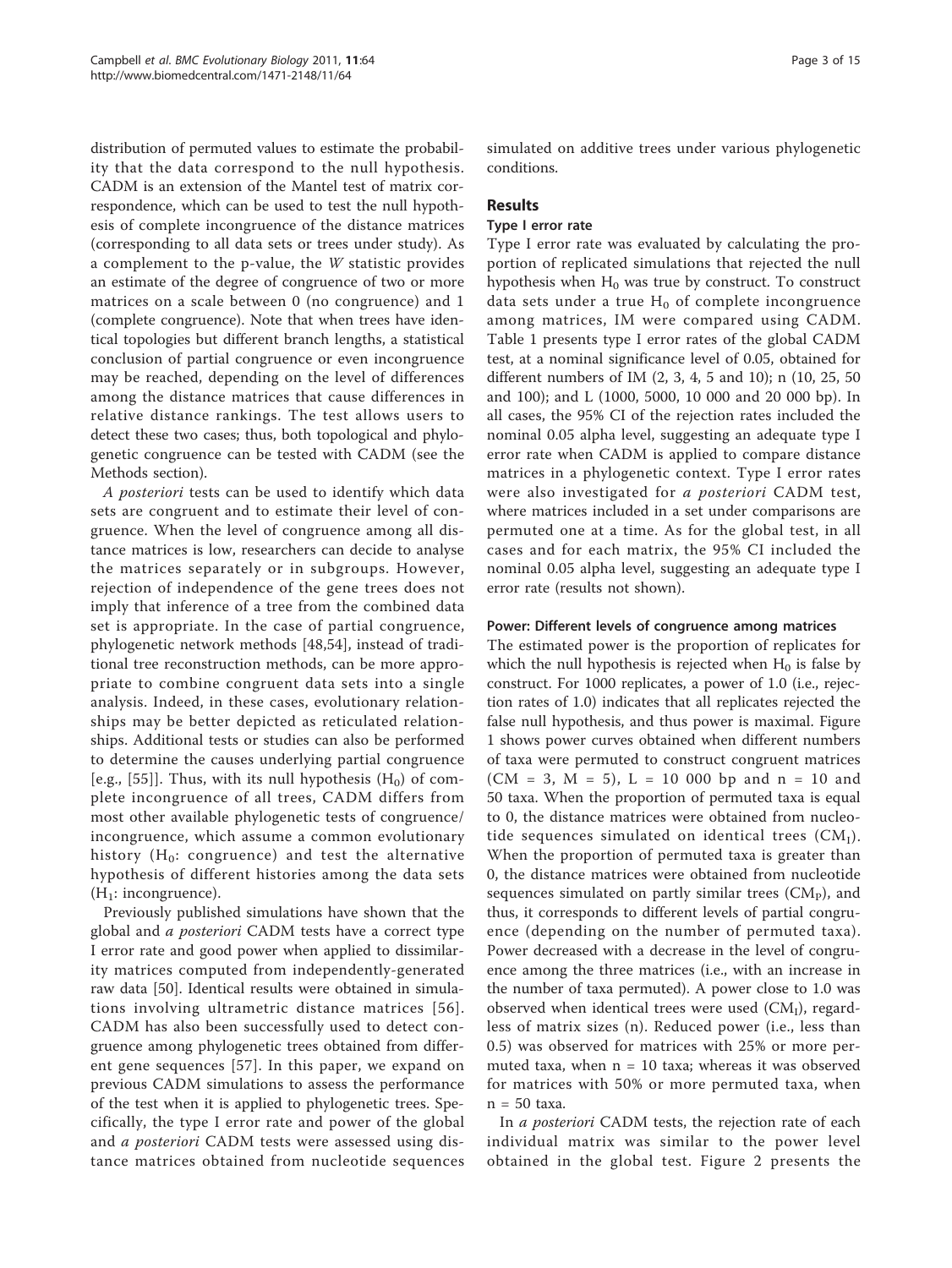<span id="page-3-0"></span>Table 1 Type I error rates for CADM simulations with nucleotide sequences matrices simulated on independently-generated additive trees under a GTR + Γ + I model of evolution

|     |        | Number of IM      |                   |                   |                   |                   |  |
|-----|--------|-------------------|-------------------|-------------------|-------------------|-------------------|--|
| n   | L      | 2                 | 3                 | 4                 | 5                 | 10                |  |
| 10  | 1000   | 0.052             | 0.047             | 0.042             | 0.049             | 0.046             |  |
|     |        | (0.038,           | (0.034,           | (0.030,           | (0.036,           | (0.033,           |  |
|     |        | 0.066)            | 0.060)            | 0.054)            | 0.062)            | 0.059)            |  |
|     | 5000   | 0.050             | 0.050             | 0.038             | 0.046             | 0.046             |  |
|     |        | (0.036,<br>0.064) | (0.036,<br>0.064) | (0.026,<br>0.050  | (0.033,<br>0.059  | (0.033,<br>0.059) |  |
|     | 10 000 | 0.049             | 0.048             | 0.046             | 0.046             | 0.047             |  |
|     |        | (0.036,<br>0.062) | (0.035,<br>0.061) | (0.033,<br>0.059  | (0.033,<br>0.059) | (0.034,<br>0.060) |  |
|     | 20 000 | 0.047             | 0.047             | 0.039             | 0.045             | 0.043             |  |
|     |        | (0.034,<br>0.060) | (0.034,<br>0.060) | (0.027,<br>0.051) | (0.032,<br>0.058  | (0.030,<br>0.056) |  |
| 25  | 1000   | 0.054             | 0.056             | 0.054             | 0.056             | 0.04              |  |
|     |        | (0.040,<br>0.068  | (0.042,<br>0.070) | (0.040,<br>0.068) | (0.042,<br>0.070) | (0.028,<br>0.052) |  |
|     | 5000   | 0.053             | 0.048             | 0.046             | 0.05              | 0.042             |  |
|     |        | (0.039,<br>0.070) | (0.035,<br>0.061) | (0.033,<br>0.059  | (0.036,<br>0.064) | (0.030,<br>0.054) |  |
|     | 10 000 | 0.046             | 0.054             | 0.05              | 0.049             | 0.050             |  |
|     |        | (0.033,<br>0.059) | (0.040,<br>0.068) | (0.036,<br>0.064) | (0.036,<br>0.062) | (0.036,<br>0.064) |  |
|     | 20 000 | 0.043             | 0.050             | 0.054             | 0.047             | 0.040             |  |
|     |        | (0.030,<br>0.056) | (0.036,<br>0.064) | (0.040.<br>0.068  | (0.034,<br>0.060) | (0.028,<br>0.052) |  |
| 50  | 1000   | 0.048             | 0.062             | 0.059             | 0.050             | 0.049             |  |
|     |        | (0.035,<br>0.061) | (0.047,<br>0.077) | (0.044,<br>0.074) | (0.036,<br>0.064) | (0.036,<br>0.062) |  |
|     | 5000   | 0.056             | 0.049             | 0.055             | 0.053             | $0.050*$          |  |
|     |        | (0.042,<br>0.070) | (0.036,<br>0.062) | (0.041,<br>0.069) | (0.039,<br>0.070) | (0.007,<br>0.093) |  |
|     | 10 000 | 0.041             | 0.048             | 0.053             | 0.051             | $0.050*$          |  |
|     |        | (0.029,<br>0.053) | (0.035,<br>0.061) | (0.039,<br>0.067) | (0.037,<br>0.065) | (0.007,<br>0.093) |  |
|     | 20 000 | 0.050             | 0.053             | 0.050             | 0.056             | $0.060*$          |  |
|     |        | (0.036,<br>0.064) | (0.039,<br>0.067) | (0.036,<br>0.064) | (0.042,<br>0.070) | (0.012,<br>0.107) |  |
| 100 | 1000   | 0.051             | 0.042             | 0.040             | 0.044             | $0.030*$          |  |
|     |        | (0.037,<br>0.065) | (0.030,<br>0.054) | (0.028,<br>0.052) | (0.031,<br>0.057) | $(-0.004, 0.064)$ |  |
|     | 5000   | 0.066             | $0.040*$          | $0.030*$          | $0.050*$          | $0.060*$          |  |
|     |        | (0.051,<br>0.081) | (0.001,<br>0.079) | $(-0.004, 0.064)$ | (0.007,<br>0.093) | (0.013,<br>0.107) |  |
|     | 10 000 | $0.030*$          | $0.060*$          | $0.070*$          | $0.050*$          | $0.040*$          |  |
|     |        | $(-0.004, 0.064)$ | (0.013,<br>0.107) | (0.019,<br>0.120) | (0.007,<br>0.093) | (0.001,<br>0.079) |  |
|     | 20 000 | $0.060*$          | $0.050*$          | $0.040*$          | $0.060*$          | $0.070*$          |  |
|     |        | (0.013,<br>0.107) | (0.007,<br>0.093) | (0.001,<br>0.079) | (0.013,<br>0.107) | (0.019,<br>0.120) |  |

Rejection rate are given at a significance level of 0.05, with 95% confidence intervals in parentheses. Calculated from 1000 replicates, except for cells with \* (100 replicates). IM = incongruent matrix,  $n =$  number of taxa, L = nucleotide sequence length.





Figure 2 Rejection rates of  $H_0$  for a posteriori CADM tests, comparing data sets simulated on partly similar trees, with identical evolutionary parameters (GTR+ Γ+ I). Three partially congruent matrices (CM<sub>P</sub>) and two incongruent matrices (IM) were included in each test, for a total of five distance matrices ( $M = 5$ ).  $CM<sub>P</sub>$  were generated by permuting an increasing number of taxa from a total of 10 taxa (dashed line) and 50 taxa (solid line), which corresponds to different level of congruence, and for  $L = 10000$  bp. Rejection rates for the five distance matrices compared are given in Figure 1 for the global CADM test. For **a posteriori** tests, the power curves are given for each of the five matrices permuted separately, and numbered from 1 to 5. Rejection rates are given at a significance level of 0.05, with 95% confidence intervals represented by vertical lines, calculated from 1000 replicates.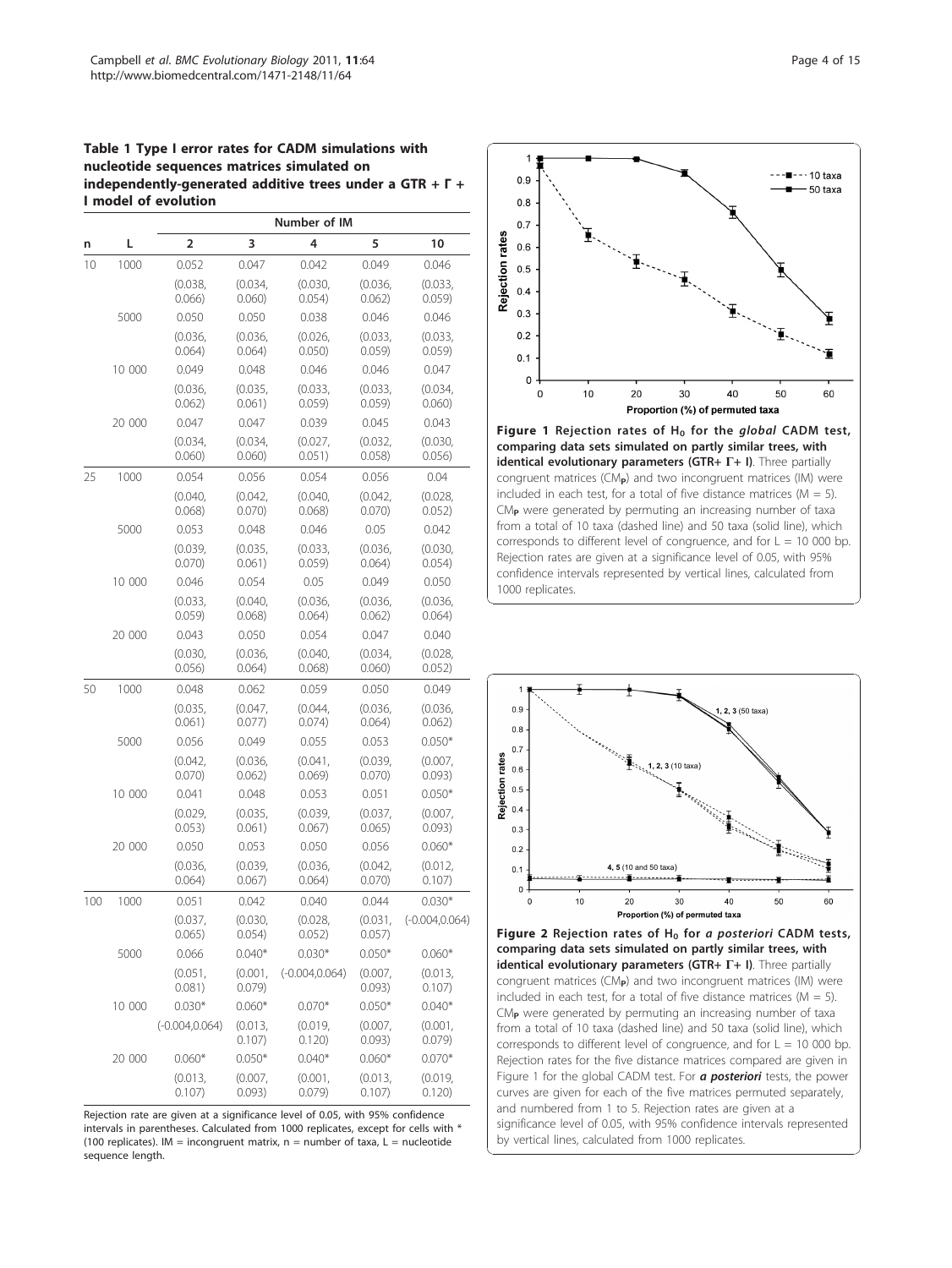<span id="page-4-0"></span>rejection rates obtained for each matrix tested individually for  $M = 5$  (same matrices as those used for simulations presented in Figure [1](#page-3-0)). The three partly similar matrices  $(CM<sub>P</sub>)$  were obtained from nucleotide sequences simulated under identical evolutionary conditions. In situations where not all matrices are congruent in a replicate, incongruent matrices are expected to fail to reject the null hypothesis of incongruence (i.e., the rejection rate corresponding to type I error), whereas partially congruent matrices should reject  $H_0$  (i.e., the rejection rate corresponding to power). This is exemplified in Figure [2](#page-3-0), where partially congruent matrices (matrices 1, 2 and 3) present rejection rates above 0.05, thus above the significance level alpha that was used for each test. Rejection rates for incongruent matrices 4 and 5 were near 0.05, for both  $n = 10$  and 50 taxa. The power curves in Figure [2](#page-3-0) are nearly identical to those in Figure [1](#page-3-0) for data sets of the same size n, when partially congruent matrices were tested (matrices 1, 2 and 3). Tables 2 and [3](#page-5-0) present rejection rates for  $M = 5$ , and that included a varying number of CM. In Table 2, CM correspond to distance matrices obtained from nucleotide sequences simulated on identical trees  $(CM<sub>I</sub>)$ , whereas in Table [3,](#page-5-0) CM correspond to distance matrices obtained from nucleotide sequences simulated on partly similar trees with 40% of permuted taxa ( $CM<sub>P</sub>$ ). For both tables, power increased with (1) an increase in the number of objects (n); (2) an increase in the number of congruent matrices (CM); and (3) an increase in sequence lengths (L). However, power increased much more rapidly in Table 2, which corresponds to a situation of complete congruence, with maximum power obtained when three or more CM were included in a replicate, regardless of matrix sizes (n). In Table [3,](#page-5-0) which corresponds to a situation of *partial* congruence, maximum power was observed only for four matrices or more, included in a set of  $M = 5$ , and with larger matrices ( $n = 100$  taxa).

#### Power: Effect of different evolutionary parameters

Power was also calculated for distance matrices obtained from nucleotide sequences simulated on identical trees under a GTR model, with identical or different evolutionary parameters. In Table [4,](#page-6-0) distance matrices obtained from nucleotide sequences simulated with identical evolutionary parameters were compared, for  $CM_I = 2$ . Rejection rates of pairwise comparisons tested for different values of mutation rates (s) and heterogeneity of substitution rates among sites  $(\alpha)$  are presented. In Table [5](#page-6-0), distance matrices obtained from nucleotide sequences simulated with *contrasting* evolutionary parameters were compared. In both cases, and for every condition tested, rejection rates were high, with at least 79% of the replicates rejecting  $H_0$ . The lowest rejection rate was observed when matrices obtained from nucleotide sequences

| Table 2 Rejection rates of $H_0$ for CADM comparing data           |  |  |  |  |  |  |
|--------------------------------------------------------------------|--|--|--|--|--|--|
| sets simulated on <i>identical</i> trees and with <i>identical</i> |  |  |  |  |  |  |
| evolutionary parameters (GTR+ $\Gamma$ + I), M = 5                 |  |  |  |  |  |  |

|     |        |                   | CM <sub>1</sub>          |                          |                          |  |  |
|-----|--------|-------------------|--------------------------|--------------------------|--------------------------|--|--|
| n   | L      | $\overline{2}$    | 3                        | 4                        | 5                        |  |  |
| 10  | 1000   | 0.308             | 0.928                    | 1.000                    | 1.000                    |  |  |
|     |        | $(0.279 - 0.337)$ | $(0.912 - 0.944)$        | $\sim$                   | $\overline{\phantom{a}}$ |  |  |
|     | 5000   | 0.363             | 0.973                    | 1.000                    | 1.000                    |  |  |
|     |        | $(0.333 - 0.393)$ | $(0.963 - 0.983)$        | $\sim$                   | $\sim$                   |  |  |
|     | 10 000 | 0.383             | 0.966                    | 1.000                    | 1.000                    |  |  |
|     |        | $(0.353 - 0.413)$ | $(0.955 - 0.977)$        | $\sim$                   | $\sim$                   |  |  |
|     | 20 000 | 0.380             | 0.974                    | 1.000                    | 1.000                    |  |  |
|     |        | $(0.350 - 0.410)$ | $(0.964 - 0.984)$        | $\overline{\phantom{a}}$ | $\sim$                   |  |  |
| 25  | 1000   | 0.569             | 1.000                    | 1.000                    | 1.000                    |  |  |
|     |        | $(0.538 - 0.600)$ | $\overline{\phantom{a}}$ | $\overline{\phantom{a}}$ | $\overline{\phantom{a}}$ |  |  |
|     | 5000   | 0.662             | 1.000                    | 1.000                    | 1.000                    |  |  |
|     |        | $(0.633 - 0.691)$ | $\sim$                   |                          |                          |  |  |
|     | 10 000 | 0.675             | 1.000                    | 1.000                    | 1.000                    |  |  |
|     |        | $(0.646 - 0.704)$ | $\overline{\phantom{a}}$ |                          | $\frac{1}{2}$            |  |  |
|     | 20 000 | 0.682             | 1.000<br>1.000           |                          | 1.000                    |  |  |
|     |        | $(0.653 - 0.711)$ | $\overline{\phantom{a}}$ | $\overline{\phantom{a}}$ |                          |  |  |
| 50  | 1000   | 0.740             | 1.000                    | 1.000                    | 1.000                    |  |  |
|     |        | $(0.715 - 0.769)$ | $\sim$                   | $\overline{\phantom{a}}$ | $\overline{\phantom{a}}$ |  |  |
|     | 5000   | 0.851             | 1.000                    | 1.000                    | 1.000                    |  |  |
|     |        | $(0.829 - 0.873)$ | $\sim$                   | $\sim$                   | $\sim$                   |  |  |
|     | 10 000 | 0.869             | 1.000                    | 1.000                    | 1.000                    |  |  |
|     |        | $(0.848 - 0.890)$ | $\overline{\phantom{a}}$ | ٠                        | $\overline{\phantom{a}}$ |  |  |
|     | 20 000 | 0.898             | 1.000                    | 1.000                    | 1.000                    |  |  |
|     |        | $(0.880 - 0.917)$ | $\overline{\phantom{a}}$ | $\frac{1}{2}$            |                          |  |  |
| 100 | 1000   | $0.890*$          | $1.000*$                 | $1.000*$                 | $1.000*$                 |  |  |
|     |        | $(0.828 - 0.952)$ | $\sim$                   | $\sim$                   |                          |  |  |
|     | 5000   | $0.970*$          | $1.000*$                 | $1.000*$                 | $1.000*$                 |  |  |
|     |        | $(0.936 - 1.000)$ | $\sim$                   | $\overline{\phantom{a}}$ |                          |  |  |
|     | 10 000 | $0.970*$          | $1.000*$                 | $1.000*$                 | $1.000*$                 |  |  |
|     |        | $(0.936 - 1.000)$ | $\sim$                   | $\overline{\phantom{a}}$ |                          |  |  |
|     | 20 000 | $0.970*$          | $1.000*$                 | $1.000*$                 | $1.000*$                 |  |  |
|     |        | $(0.936 - 1.000)$ |                          |                          |                          |  |  |

A false  $H_0$  was constructed by including a different number of completely congruent matrices (CM<sub>I</sub>) together with a different number of incongruent matrices (IM), for a total of five distance matrices ( $M = 5$ ). When CM $_1 = 5$ , all matrices included in the test are congruent. Rejection rates are given at a significance level of 0.05, with 95% confidence intervals in parentheses. Calculated from 1000 replicates, except for cells with \* (100 replicates). Dashes (-) correspond to a CI of 1.000 - 1.000.

simulated under more extreme parameters of evolution (i.e.,  $s = 0.02$ ;  $\alpha = 0.06$ ) were tested. But in general, most cases rejected the null hypothesis of complete incongruence (i.e., power of 1.0). Identical simulations were also performed for  $CM_I = 5$ ,  $M = 5$ ; and rejection rates were of 1.0 in every case (results not shown).

#### **Discussion**

Incongruence among data sets is widespread in phylogenetic analyses [\[58\]](#page-14-0). Our simulations clearly demonstrate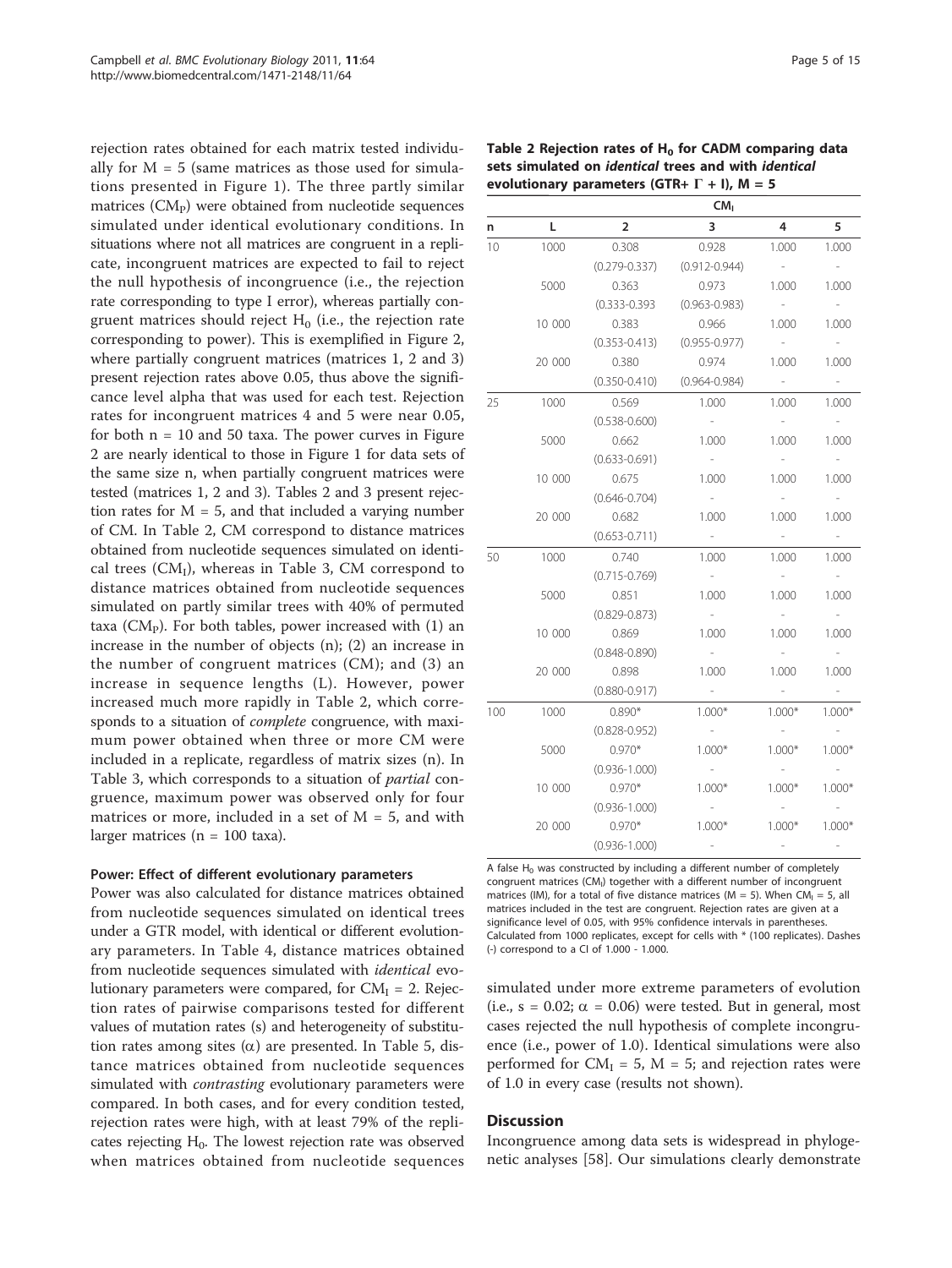<span id="page-5-0"></span>Table 3 Rejection rates of  $H_0$  for CADM comparing data sets simulated on partly similar trees and with identical evolutionary parameters (GTR+  $\Gamma$  + I), M = 5

|     |        |                   | CM <sub>p</sub>   |                          |                          |  |  |  |
|-----|--------|-------------------|-------------------|--------------------------|--------------------------|--|--|--|
| n   | L      | $\overline{2}$    | 3                 | 4                        | 5                        |  |  |  |
| 10  | 1000   | 0.106             | 0.263             | 0.523                    | 0.802                    |  |  |  |
|     |        | $(0.087 - 0.125)$ | $(0.236 - 0.290)$ | $(0.492 - 0.554)$        | $(0.777 - 0.827)$        |  |  |  |
|     | 5000   | 0.105             | 0.300             | 0.586                    | 0.866                    |  |  |  |
|     |        | $(0.086 - 0.124)$ | $(0.272 - 0.328)$ | $(0.555 - 0.617)$        | $(0.845 - 0.887)$        |  |  |  |
|     | 10 000 | 0.113             | 0.311             | 0.608                    | 0.872                    |  |  |  |
|     |        | $(0.093 - 0.133)$ | $(0.282 - 0.340)$ | $(0.578 - 0.638)$        | $(0.851 - 0.893)$        |  |  |  |
|     | 20 000 | 0.122             | 0.314             | 0.615                    | 0.875                    |  |  |  |
|     |        | $(0.102 - 0.142)$ | $(0.285 - 0.343)$ | $(0.585 - 0.645)$        | $(0.854 - 0.896)$        |  |  |  |
| 25  | 1000   | 0.130             | 0.409             | 0.805                    | 0.977                    |  |  |  |
|     |        | $(0.109 - 0.151)$ | $(0.378 - 0.440)$ | $(0.780 - 0.830)$        | $(0.968 - 0.986)$        |  |  |  |
|     | 5000   | 0.158             | 0.495             | 0.893                    | 0.993                    |  |  |  |
|     |        | $(0.135 - 0.181)$ | $(0.464 - 0.526)$ | $(0.874 - 0.912)$        | $(0.988 - 0.998)$        |  |  |  |
|     | 10 000 | 0.151             | 0.508             | 0.902                    | 0.997                    |  |  |  |
|     |        | $(0.129 - 0.173)$ | $(0.477 - 0.539)$ | $(0.884 - 0.920)$        | $(0.994 - 1.000)$        |  |  |  |
|     | 20 000 | 0.153             | 0.514             | 0.907                    | 0.996                    |  |  |  |
|     |        | $(0.131 - 0.175)$ | $(0.483 - 0.545)$ | $(0.889 - 0.925)$        | $(0.992 - 1.000)$        |  |  |  |
| 50  | 1000   | 0.163             | 0.560             | 0.960                    | 1.000                    |  |  |  |
|     |        | $(0.140 - 0.186)$ | $(0.529 - 0.591)$ | $(0.948 - 0.972)$        | $\overline{\phantom{a}}$ |  |  |  |
|     | 5000   | 0.206             | 0.701             | 0.991                    | 1.000                    |  |  |  |
|     |        | $(0.181 - 0.231)$ | $(0.673 - 0.729)$ | $(0.985 - 1.000)$        | $\overline{\phantom{a}}$ |  |  |  |
|     | 10 000 | 0.218             | 0.730             | 0.996                    | 1.000                    |  |  |  |
|     |        | $(0.192 - 0.244)$ | $(0.702 - 0.758)$ | $(0.992 - 1.000)$        | $\overline{\phantom{a}}$ |  |  |  |
|     | 20 000 | 0.229             | 0.748             | 0.997                    | 1.000                    |  |  |  |
|     |        | $(0.203 - 0.255)$ | $(0.721 - 0.775)$ | $(0.994 - 1.000)$        | $\frac{1}{2}$            |  |  |  |
| 100 | 1000   | $0.210*$          | $0.730*$          | $0.990*$                 | $1.000*$                 |  |  |  |
|     |        | $(0.129 - 0.291)$ | $(0.641 - 0.819)$ | $(0.970 - 1.000)$        |                          |  |  |  |
|     | 5000   | $0.260*$          | $0.880*$          | $1.000*$                 | $1.000*$                 |  |  |  |
|     |        | $(0.173 - 0.347)$ | $(0.815 - 0.945)$ |                          |                          |  |  |  |
|     | 10 000 | $0.270*$          | $0.900*$          | $1.000*$                 | $1.000*$                 |  |  |  |
|     |        | $(0.181 - 0.359)$ | $(0.840 - 0.960)$ | $\overline{\phantom{a}}$ | $\overline{a}$           |  |  |  |
|     | 20 000 | $0.310*$          | $0.920*$          | $1.000*$                 | $1.000*$                 |  |  |  |
|     |        | $(0.218 - 0.402)$ | $(0.866 - 0.974)$ |                          |                          |  |  |  |

A different number of partially congruent matrices  $(CM<sub>e</sub>)$  and a different number of incongruent matrices (IM) were included in each test, for a total of five distance matrices ( $M = 5$ ). To generate CM<sub>p</sub>, nucleotide sequences were simulated on partly similar trees (with permutations of 40% of n). Rejection rates are given at a significance level of 0.05, with 95% confidence intervals in parentheses. Calculated from 1000 replicates, except for cells with \* (100 replicates). Dashes (-) correspond to a CI of 1.000 - 1.000.

the validity of CADM to estimate the level of congruence (or to detect incongruence) among different data sets or partitions and to test its statistical significance. However, in comparison to other tests used in phylogenetic analysis, the null and alternative hypotheses are reversed. Most phylogenetic incongruence tests assume that the data sets share an identical evolutionary history and the null hypothesis is congruence (i.e., topological identity) among trees [\[38\]](#page-13-0). On the contrary, the null hypothesis of CADM is complete incongruence.

Kendall's coefficient of concordance W is widely used in other fields, especially psychology, where it is used to assess the degree of correspondence or strength of association among different estimators [\[53](#page-13-0)[,59\]](#page-14-0). In a phylogenetic context, CADM evaluates the level of congruence, i.e., the degree of agreement among different estimators (data partitions or genes) of phylogenies, represented by their evolutionary distances, and can be used to test for congruence among matrices or trees.

In order to investigate type I error rates, which is the proportion of replicates that rejected  $H_0$  when it was true by construct, incongruent distance matrices were compared. In every case, the 95% CI of the rejection rate included the nominal significance level of 0.05 used for the test (Table [1\)](#page-3-0). Hence, CADM accurately detects completely incongruent matrices even when multiple data partitions are tested simultaneously. In comparison, the incongruence length difference test [ILD, [[39\]](#page-13-0)] produces inflated type I error rates under particular conditions. Computer simulations were designed in [[41](#page-13-0)] to assess the performance of ILD under different conditions of rejection of the null hypothesis (i.e., congruence between data sets). In that paper, observed rejection rates were well above the alpha level when sequences were simulated on identical trees, but with important differences in the substitution rates among sites. Furthermore, the rejection rates increased for longer sequences and for asymmetrical trees. Similarly, ILD was shown to be strongly biased in detecting topological congruence [\[40](#page-13-0)], and to be negatively influenced by the presence of a substantial number of noisy characters [[60\]](#page-14-0). Different methods have been proposed to alleviate this problem, such as using an alternative null model [[60\]](#page-14-0) or an arcsine transformation of the standardized length of the trees in order to linearism the relationship between noise and tree length [[61\]](#page-14-0).

Numerous congruence tests have also been designed recently such as principal component analysis on loglikelihood ratios or p-values [[62](#page-14-0)], or heat maps to identify groups of congruent markers [[63,64](#page-14-0)]. Bayesian approaches have also been suggested [[65,66](#page-14-0)]. Caveats associated to each method are discussed in [\[67\]](#page-14-0), where a hierarchical clustering method based on log-likelihood ratios [\[35\]](#page-13-0) is introduced to test congruence. However, these tests are dependent upon tree inference [\[67](#page-14-0)], and thus could produce spurious results if inadequate models of evolution are used [[68](#page-14-0),[69\]](#page-14-0). When using the CADM procedure, it is possible to compare the results obtained by computing a distance matrix on the nucleotide sequences using different distances or different substitution models to investigate possible bias. Alternatively, CADM can also be applied to the path-length distance matrices obtained from phylogenetic trees [[57](#page-14-0)]. These different possibilities were all tested in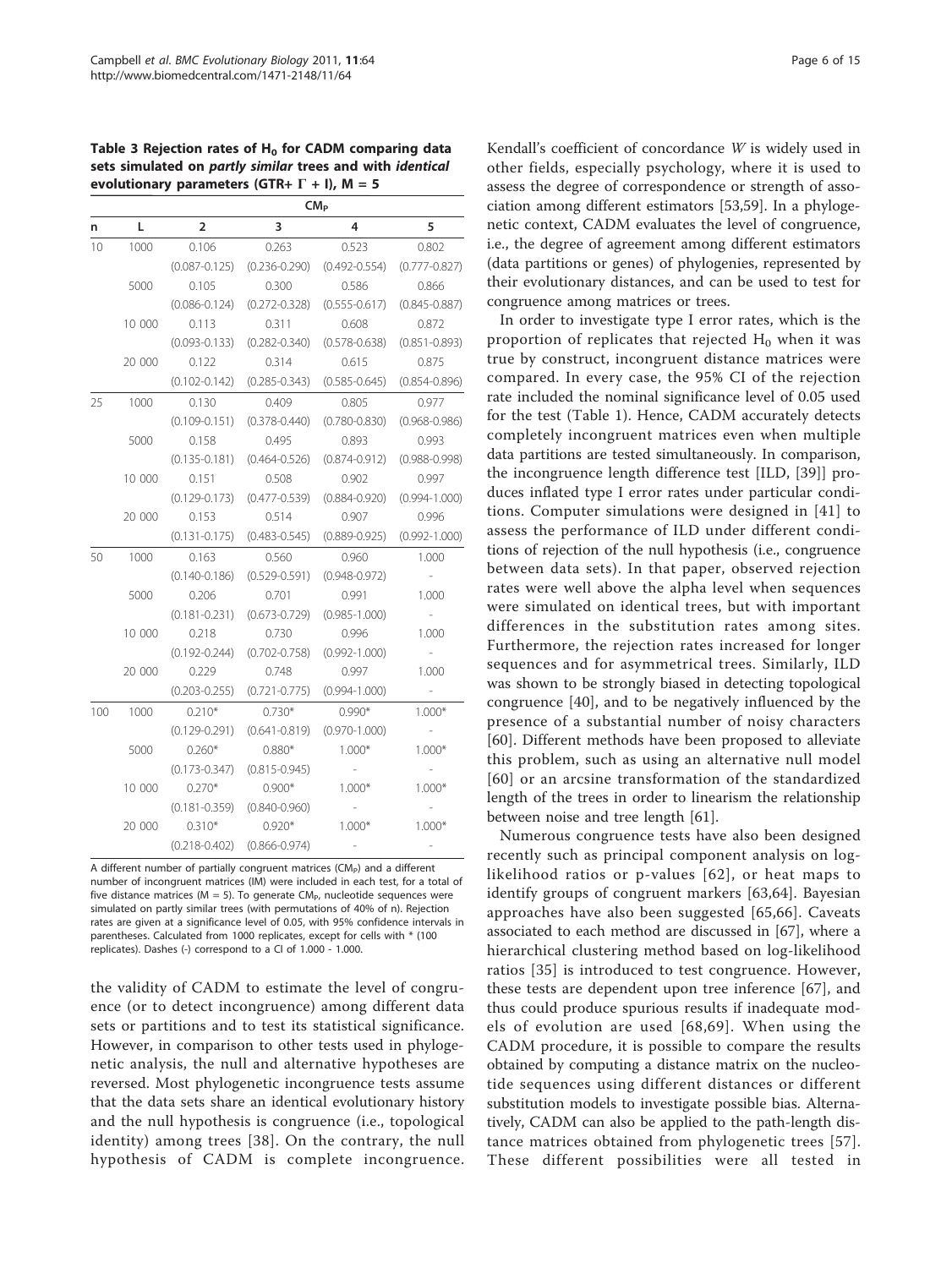|    |        | $\alpha = 0.06$          |                          |                          | $\alpha = 0.8168$        |                          | $\alpha = 200$ |  |
|----|--------|--------------------------|--------------------------|--------------------------|--------------------------|--------------------------|----------------|--|
| n  | L.     | $s = 0.02$               | $s = 0.4$                | $s = 0.02$               | $s = 0.4$                | $s = 0.02$               | $s = 0.4$      |  |
| 10 | 1000   | 0.789                    | 0.958                    | 0.944                    | 1.000                    | 0.940                    | 1.000          |  |
|    |        | $(0.764 - 0.814)$        | $(0.946 - 0.970)$        | $(0.930 - 0.958)$        | $\sim$                   | $(0.925 - 0.955)$        | $\sim$         |  |
|    | 5000   | 0.999                    | 1.000                    | 1.000                    | 1.000                    | 1.000                    | 1.000          |  |
|    |        | $(0.997 - 1.000)$        | $\sim$                   | $\overline{\phantom{a}}$ | $\sim$                   | $\sim$                   | $\sim$         |  |
|    | 10 000 | 1.000                    | 1.000                    | 1.000                    | 1.000                    | 1.000                    | 1.000          |  |
|    |        | $\sim$                   | $\sim$                   | $\sim$                   | $\sim$                   | $\sim$                   | $\sim$         |  |
|    | 20 000 | 1.000                    | 1.000                    | 1.000                    | 1.000                    | 1.000                    | 1.000          |  |
|    |        | $\overline{\phantom{a}}$ | $\overline{\phantom{a}}$ | $\overline{\phantom{a}}$ | $\overline{\phantom{a}}$ | $\overline{\phantom{a}}$ | $\sim$         |  |
| 50 | 1000   | 0.891                    | 0.997                    | 0.976                    | 1.000                    | 0.978                    | 1.000          |  |
|    |        | $(0.872 - 0.910)$        | $(0.994 - 1.000)$        | $(0.966 - 0.986)$        | $\sim$                   | $(0.969 - 0.987)$        | $\sim$         |  |
|    | 5000   | 1.000                    | 1.000                    | 1.000                    | 1.000                    | 1.000                    | 1.000          |  |
|    |        | $\sim$                   | $\sim$                   | $\overline{\phantom{a}}$ | $\sim$                   | $\sim$                   | $\sim$         |  |
|    | 10 000 | 1.000                    | 1.000                    | 1.000                    | 1.000                    | 1.000                    | 1.000          |  |
|    |        | $\overline{\phantom{a}}$ | $\overline{\phantom{a}}$ | $\overline{\phantom{a}}$ | $\sim$                   | $\overline{\phantom{a}}$ | $\sim$         |  |
|    | 20 000 | 1.000                    | 1.000                    | 1.000                    | 1.000                    | 1.000                    | 1.000          |  |
|    |        | $\sim$                   | $\sim$                   | $\overline{\phantom{a}}$ | $\sim$                   | $\overline{\phantom{a}}$ |                |  |

#### <span id="page-6-0"></span>Table 4 Rejection rates of H<sub>0</sub> for CADM comparing data sets simulated on *identical* trees (CM<sub>I</sub> = 2, M = 2) and with identical evolutionary parameters

Results are shown for a GTR + Γ + I model with different s and a. Rejection rates are given at a significance level of 0.05, with 95% confidence intervals in parentheses. Calculated from 1000 replicates.

|    |        | $s = 0.02$        |                                                                                                                     | $s = 0.4$         |                | $\alpha = 0.06$   | $\alpha = 0.8168$ | $\alpha = 200$    |
|----|--------|-------------------|---------------------------------------------------------------------------------------------------------------------|-------------------|----------------|-------------------|-------------------|-------------------|
| n  | L      |                   | $\alpha$ : 200 vs. 0.06 $\alpha$ : 200 vs. 0.8168 $\alpha$ : 200 vs. 0.06 $\alpha$ : 200 vs. 0.8168 s: 0.02 vs. 0.4 |                   |                |                   | s: 0.02 vs. 0.4   | s: 0.02 vs. 0.4   |
| 10 | 1000   | 0.866             | 0.939                                                                                                               | 0.993             | 1.000          | 0.949             | 0.998             | 0.999             |
|    |        | $(0.845 - 0.887)$ | $(0.924 - 0.954)$                                                                                                   | $(0.988 - 0.998)$ | $\sim 10^{-1}$ | $(0.935 - 0.963)$ | $(0.995 - 1.000)$ | $(0.997 - 1.000)$ |
|    | 5000   | 1.000             | 1.000                                                                                                               | 1.000             | 1.000          | 1.000             | 1.000             | 1.000             |
|    |        | $\sim$            | $\sim$                                                                                                              | $\sim$            | $\sim$         | $\sim$            | $\sim$            | $\sim$            |
|    | 10 000 | 1.000             | 1.000                                                                                                               | 1.000             | 1.000          | 1.000             | 1.000             | 1.000             |
|    |        | $\sim$            | $\sim$                                                                                                              | $\sim$            | $\sim$         | $\sim$            | $\sim$            | $\sim$            |
|    | 20 000 | 1.000             | 1.000                                                                                                               | 1.000             | 1.000          | 1.000             | 1.000             | 1.000             |
|    |        | $\sim$            | $\sim$                                                                                                              | $\sim$            | $\sim$         | $\sim$            | $\sim$            | $\sim$            |
| 25 | 1000   | 0.927             | 0.965                                                                                                               | 1.000             | 1.000          | 0.992             | 1.000             | 1.000             |
|    |        | $(0.911 - 0.943)$ | $(0.954 - 0.976)$                                                                                                   | $\sim$            | $\sim$         | $(0.986 - 0.998)$ | $\sim$            | $\sim$ $ \sim$    |
|    | 5000   | 1.000             | 1.000                                                                                                               | 1.000             | 1.000          | 1.000             | 1.000             | 1.000             |
|    |        | $\sim$            | $\sim$                                                                                                              | $\sim$            | $\sim$         | $\sim$            | $\sim$            | $\sim$            |
|    | 10 000 | 1.000             | 1.000                                                                                                               | 1.000             | 1.000          | 1.000             | 1.000             | 1.000             |
|    |        | $\sim$            | $\sim$                                                                                                              | $\sim$            | $\sim$         | $\sim$            | $\sim$            | $\sim$            |
|    | 20 000 | 1.000             | 1.000                                                                                                               | 1.000             | 1.000          | 1.000             | 1.000             | 1.000             |
|    |        | $\sim$            | $\sim$                                                                                                              | $\sim$            | $\sim$         | $\sim$            | $\sim$            | $\sim$            |
| 50 | 1000   | 0.945             | 0.980                                                                                                               | 1.000             | 1.000          | 0.999             | 1.000             | 1.000             |
|    |        | $(0.931 - 0.959)$ | $(0.971 - 0.989)$                                                                                                   | $\sim$            | $\sim$         | $(0.997 - 1.000)$ | $\sim$            | $\sim$            |
|    | 5000   | 1.000             | 1.000                                                                                                               | 1.000             | 1.000          | 1.000             | 1.000             | 1.000             |
|    |        | $\sim$            | $\sim$                                                                                                              | $\sim$            | $\sim$         | $\sim$            | $\sim$            | $\sim$            |
|    | 10 000 | 1.000             | 1.000                                                                                                               | 1.000             | 1.000          | 1.000             | 1.000             | 1.000             |
|    |        | $\sim$            | $\sim 10^{-11}$                                                                                                     | $\sim$            | $\sim$ $-$     | $\sim$            | $\sim$            | $\sim$            |
|    | 20 000 | 1.000             | 1.000                                                                                                               | 1.000             | 1.000          | 1.000             | 1.000             | 1.000             |
|    |        |                   |                                                                                                                     |                   |                |                   |                   |                   |

# Table 5 Rejection rates of H<sub>0</sub> for CADM comparing data sets simulated on *identical* trees (CM<sub>I</sub> = 2, M = 2), with different evolutionary parameters (GTR model with different s or  $\alpha$ , for each data set)

Rejection rates are given at a significance level of 0.05, with 95% confidence intervals in parentheses. Calculated from 1000 replicates.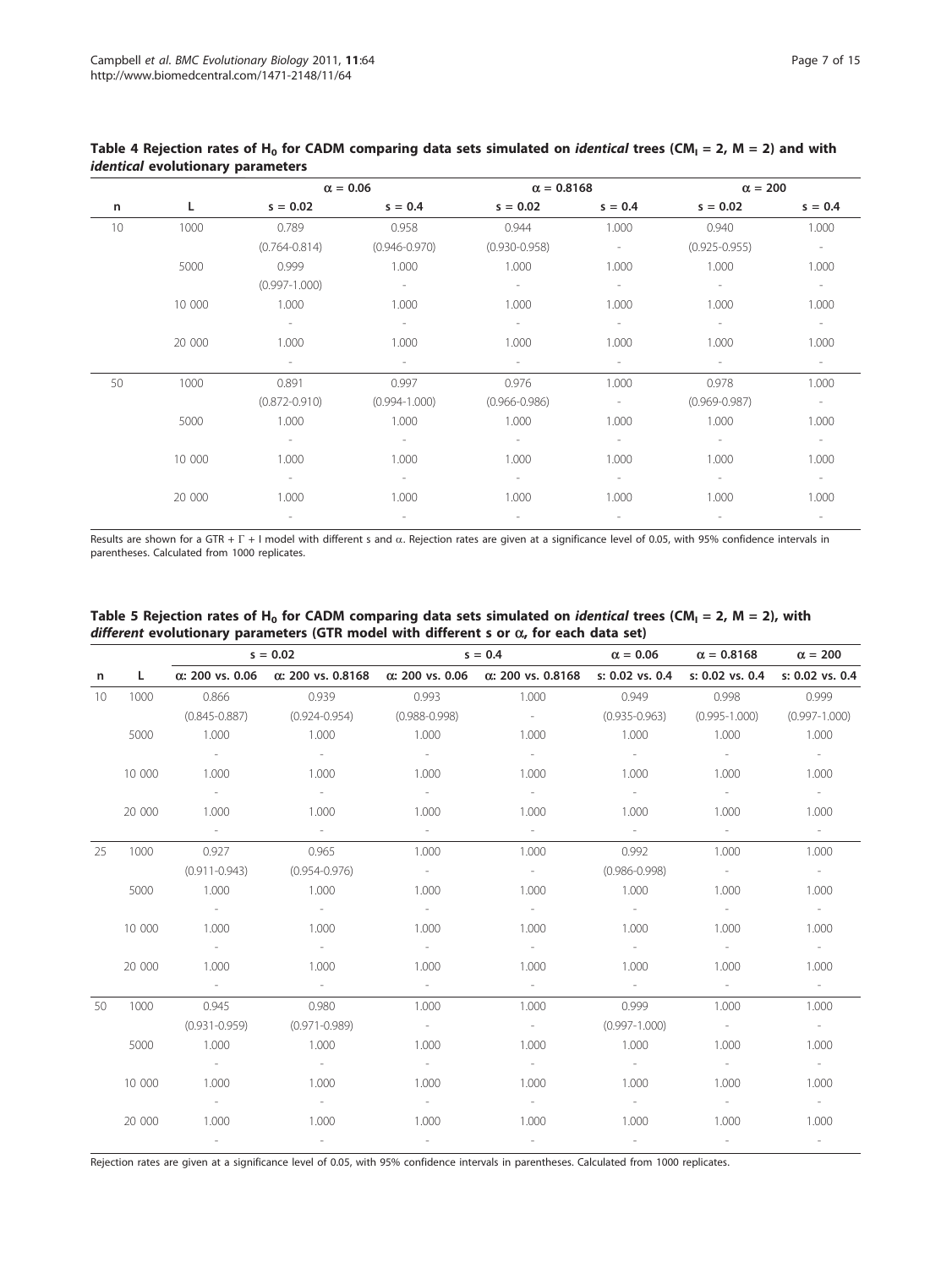preliminary simulations (not reported here), and no effect on the outcome of the test was observed.

As observed in previous simulation studies [\[50](#page-13-0)[,56](#page-14-0)], the power of CADM increased with the number of taxa, with the level of congruence and with the number of congruent matrices within a set of distance matrices (Figures [1](#page-3-0) and [2](#page-3-0), Tables [2](#page-4-0) and [3](#page-5-0)). Thus, the test performs according to expectations. Indeed, the power of a test should increase with the number of objects and with effect size, that is, the degree to which congruence is present [[70\]](#page-14-0). Interestingly, power also tends to increase with longer nucleotide sequences from which distance matrices are calculated. This novel observation is opposed to the prediction in [\[50](#page-13-0)], where it is showed that power is not affected by the number of variables in the raw data. These authors argue that the number of variables should not affect the outcome of the test since data partitions are converted into distance matrices prior to computing the test. However, a weighted version of CADM, which can be used to assign weights to each matrix in the global analysis, is presented in [[50](#page-13-0)]. Comparison of distance matrices obtained from nucleotide sequences is a particular application of the CADM test. We believe that the higher power observed for longer sequences can be explained by the number of informative sites. However, it appears that power increases more rapidly with the number of taxa than with the number of characters, and even more rapidly with the number of congruent matrices under comparison.

When the overall level of congruence decreases among congruent matrices, so does power (Figure [1\)](#page-3-0). For nucleotide sequence matrices simulated on phylogenetic trees with 40% permuted taxa (partial congruence), a drastic decrease in power was observed when compared to nucleotide sequence matrices simulated on identical phylogenetic trees (complete congruence, Table [2](#page-4-0) vs. Table [3](#page-5-0)). The greater the effect size, the greater the power of the test will be [[70](#page-14-0)]. Tables [4](#page-6-0) and [5](#page-6-0) present the rejection rates for two matrices that have been simulated on identical trees (i.e., complete congruence), and nearly all cases tested rejected the null hypothesis of complete incongruence, regardless of the evolutionary parameters used. In this study, topological differences are reflected by a decrease in congruence among the sequence matrices, and this can be interpreted as noise in the data or to real incongruence. Indeed, power decreases quite abruptly with an increase in topological differences (Figure [1](#page-3-0)). The level of congruence among distance matrices is indicated by the statistic value in  $a$ posteriori tests.

One of the main advantages of CADM lies in its ability to test several matrices in a single analysis, and identify partially or completely congruent and incongruent

members of a set of matrices. This is achieved through a posteriori testing, which compares each matrix to all other matrices by permuting a single matrix at a time. Our results show that power of a posteriori CADM tests is equivalent to the power observed for the global test (Figures [1](#page-3-0) and [2](#page-3-0)). When the null hypothesis of incongruence is rejected, a posteriori tests should be used to identify the matrices that can be combined in a supermatrix, and those that should be analysed separately, or combined in a supernetwork approach [[48](#page-13-0),[54\]](#page-14-0). Other

tests, such as ILD, can be modified to test for incongruence among multiple matrices. Different approaches have been proposed to identify incongruent matrices within a set of multiple matrices; the methods and problems associated are discussed in [\[38,](#page-13-0)[71\]](#page-14-0). The CON-CATERPILLAR program also allows testing for incongruence among multiple matrices through pairwise comparisons [[67\]](#page-14-0). However, the number of tests increases exponentially with the number of data sets, and it becomes excessively computationally demanding when numerous data sets have to be compared.

#### Conclusions

In the light of our results, CADM has proven to be statistically valid to detect partial or complete congruence among distance matrices and estimate its level in a phylogenetic context. One important advantage of this permutation method is its computational efficiency in significance testing. CADM offers several other advantages with respect to previously described incongruence tests: (1) The statistic is calculated directly from the distance matrices, thus different types of data can be compared after convertion to distance matrices using an appropriate function. (2) Data that readily come in the form of distance matrices do not have to be further transformed into character-state data matrices. (3) Given that distances can be calculated directly from the raw data without inferring a phylogenetic tree, possible biases introduced by the use of an inappropriate phylogenetic method can be reduced. (4) Also, appropriate distances can be chosen for each individual data set to accurately model its evolutionary parameters. (5) If needed, path-length distances calculated on phylogenetic trees can also be used, which provide an interesting method to test for congruence among different trees in a supertree approach. (6) Distance matrices can be weighted differentially to account for different numbers of characters. (7) A posteriori tests can be performed to identify which particular matrices are congruent among all data sets tested. (8) An estimate of the level of congruence can be obtained by the statistic value of a posteriori test. With the growing amount of taxa and sequences that are used in phylogenomics, CADM offers a simple alternative to compare multiple matrices and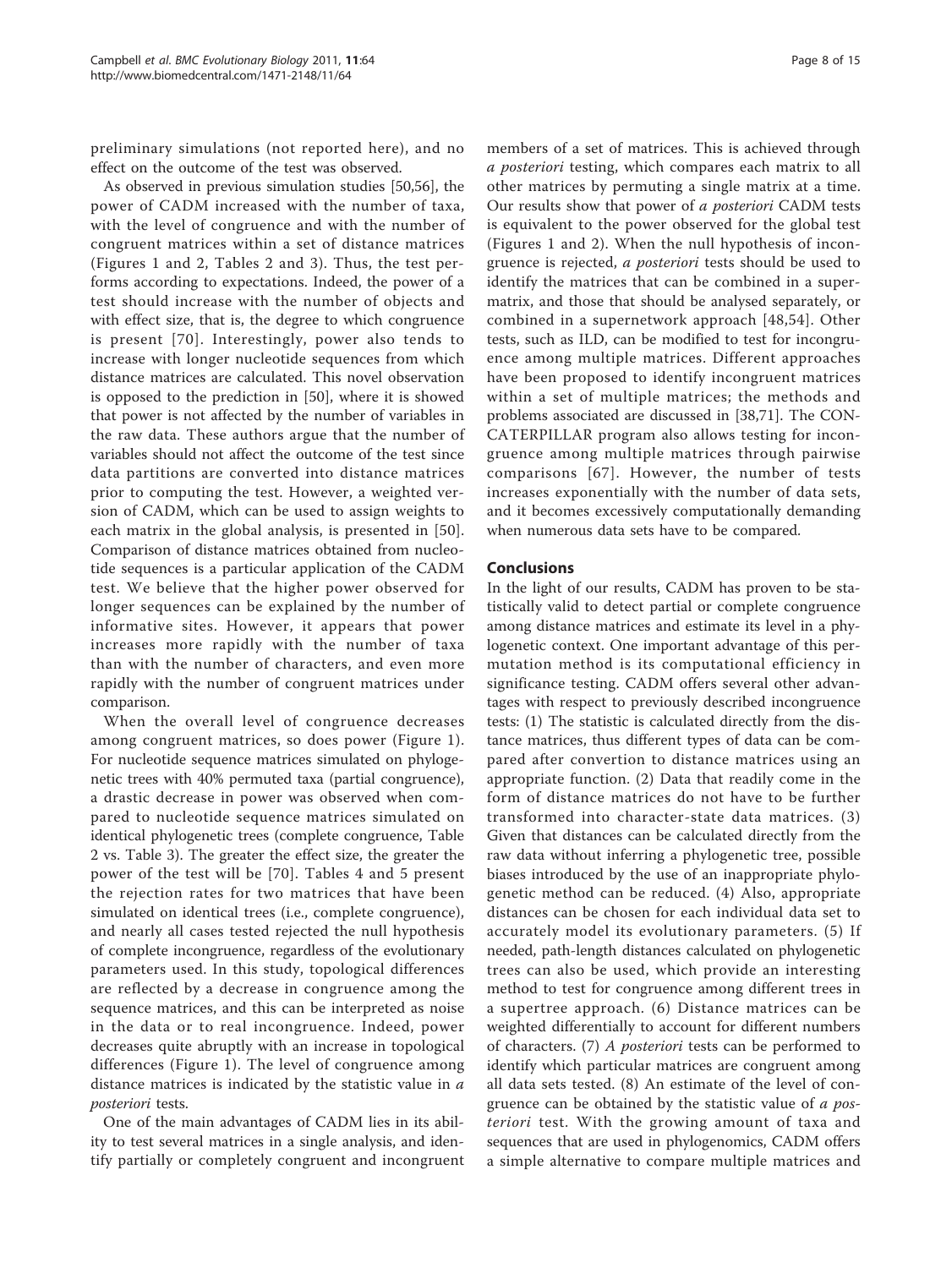identify congruent data partitions. CADM could also be used in cophylogeny studies, where congruence between species phylogenies is assessed to determine the level of host specificity [e.g., [[72](#page-14-0)-[74\]](#page-14-0)]. Further simulations designed specifically in a coevolution, cospeciation or cophylogeny context could be performed to validate the use of CADM in these particular settings.

#### Methods

#### CADM test

The null hypothesis  $(H_0)$  of the global CADM test is the complete incongruence of the matrices under study, whether these matrices contain pairwise genetic distances, pairwise path-length distances, or pairwise topological distances. Rejecting  $H_0$  indicates that at least two matrices contain a certain amount of congruent information. The global statistic value measures the level of congruence for partially congruent matrices, with a maximum value of 1 indicating complete congruence among the matrices (i.e., identical rankings of distance matrices). One advantage of the test is that congruence can easily be detected and measured at different steps of the analysis, since CADM can be applied to any type of distance matrices (Figure [3](#page-9-0)). Thus, it is possible to distinguish between different types of congruence: (1) genetic congruence, (2) phylogenetic congruence, and (3) topological congruence. Genetic congruence can be tested through comparisons of distance matrices calculated on the sequence data (with an uncorrected measure, or one corrected with an evolutionary model, see Test 1: Figure [3\)](#page-9-0). Alternatively, the test can be applied to the path-length distance matrices corresponding to the inferred trees in order to determine the overall phylogenetic congruence (see Test 2: Figure [3](#page-9-0)). Topologically congruent trees with branch lengths that differ enough to change the ranking of the values may be considered incongruent (see the example given in Figure [4](#page-10-0)). To detect such cases, an additional test can be performed by setting all branch lengths to 1, so that only topologies are represented by the distance matrices (see Test 3: Figure [3\)](#page-9-0). Preliminary simulations showed that the CADM test had an adequate type I error rate and good power, whether it is applied to genetic or phylogenetic distance matrices. Thus, most of the simulations were performed on genetic distance matrices because this approach allows users to determine, before phylogenetic inference, if the data matrices must be treated in a separate or combined analysis.

A posteriori tests can be used to identify incongruent and congruent matrices in a set. To determine the groups of potentially congruent matrices that could be tested, matrix correlations (also called Mantel statistics) based on ranks can be used. The test statistic W gives an estimate of the level of congruence, which ranges Page 9 of 15

from 0 (complete incongruence) to 1 (complete congruence). After CADM tests, the completely congruent matrices can be combined in a supermatrix analysis, or analysed together using a supernetwork approach in the case of partially congruent matrices [e.g., [[54\]](#page-14-0), [\[75](#page-14-0)]]. A summary of the computations to perform the CADM test follows:

• The upper off-diagonal section of each distance matrix is unfolded and written into a vector corresponding to row  $i$  in a worktable.

• The entries of each row are transformed into ranks according to their values.

• The sum of ranks  $(R_i)$  is calculated for each column j of the table.

• The mean  $(\overline{R})$  of all  $R_i$  values is calculated.

• The Kendall coefficient of concordance (W) is computed using the following formula:

$$
W = \frac{12S}{p^2 \left(n^3 - n\right) - pT}
$$

where  $p$  is the number of matrices,  $n$  is the number of distances in each matrix, S is obtained using:

$$
S = \sum_{j=1}^{n} (R_j - \overline{R})^2
$$

and T is a correction factor for tied ranks:

$$
T=\sum_{k=1}^m\left(t_k^3-t_k\right)
$$

in which  $t_k$  is the number of tied ranks for each k of  $m$  groups of ties. Kendall's W statistic is simply the variance of the row sums of ranks  $R_i$  divided by the maximum possible value that this variance can take, which occurs when all data matrices are in total agreement. Thus,  $W$  ranges from 0 to 1, where 0 represents a complete disagreement in the rankings of the distances among the different matrices, and a value of 1 is observed when the distance matrices are in complete agreement.

• W is transformed into a Friedman's  $\chi^2$ , which is a pivotal statistic appropriate for testing, using the following formula:

$$
\chi^2 = p (n-1) W
$$

• The observed Friedman's  $\chi^2$  ( $\chi^2_{\text{ref}}$ ) is tested against a distribution of the statistic obtained under permutation  $(\chi^{2*})$ ; the true value,  $\chi^{2}_{ref}$  is included in the distribution of the permuted values,  $\chi^{2*}$ . For the global CADM test, all matrices are permuted at random, whereas for  $a$  posteriori tests, each matrix is permuted alternatively. A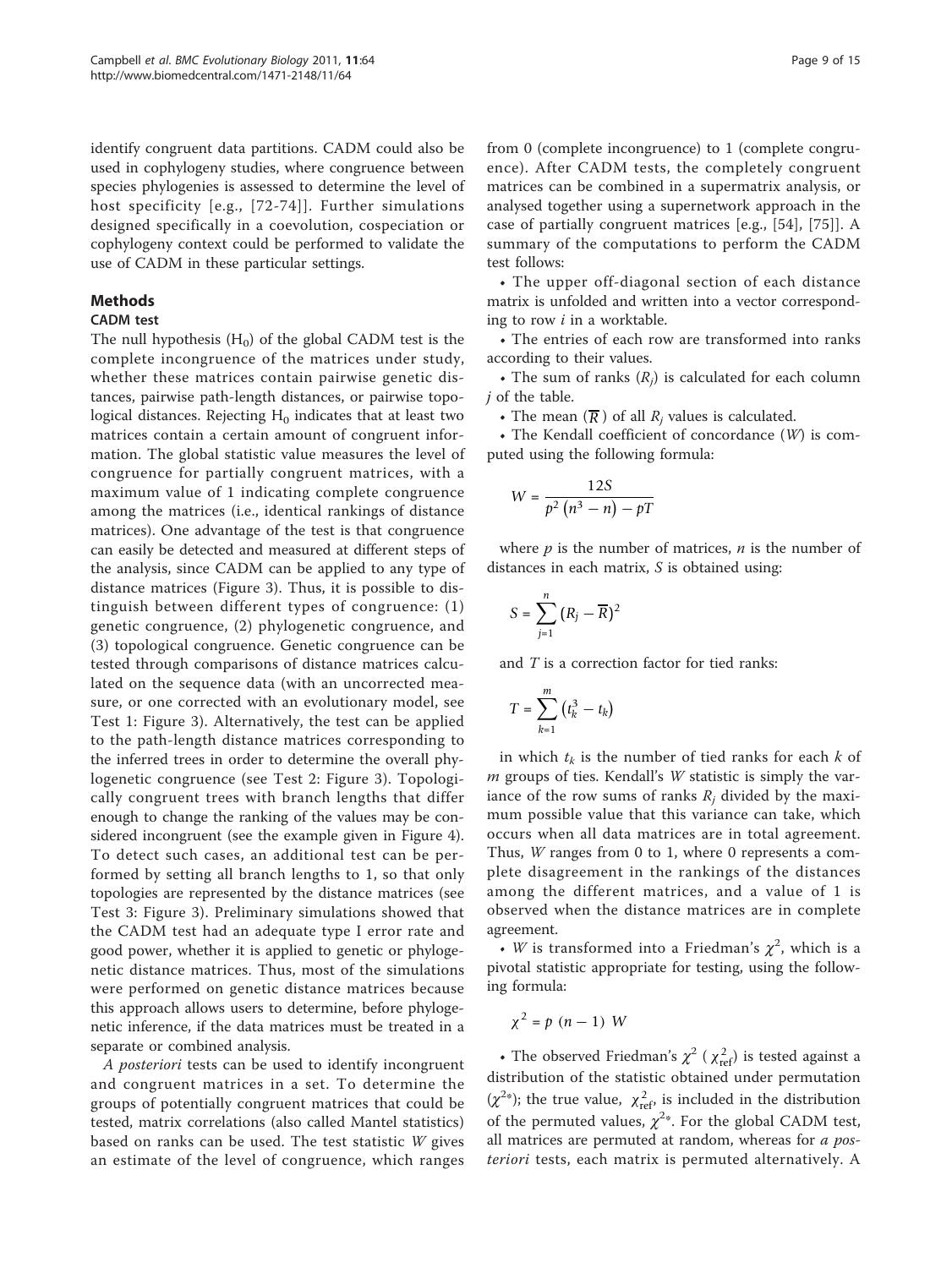<span id="page-9-0"></span>

matrix that is not congruent to any other will have a small impact on the statistic once permuted. After a number of permutations  $(p_n)$ , the one-tailed probability of the data under H<sub>0</sub> is computed as the number of  $\chi^{2*}$ values greater than or equal to  $\chi^2_{\text{ref}}$  divided by  $(p_n - 1)$ .

In a posteriori comparisons, the p-value should be adjusted to maintain an adequate experimentwise error rate using a method designed specifically to correct for multiple testing. More details about the CADM procedure can be found in [\[50](#page-13-0)] and [\[56\]](#page-14-0). A version of CADM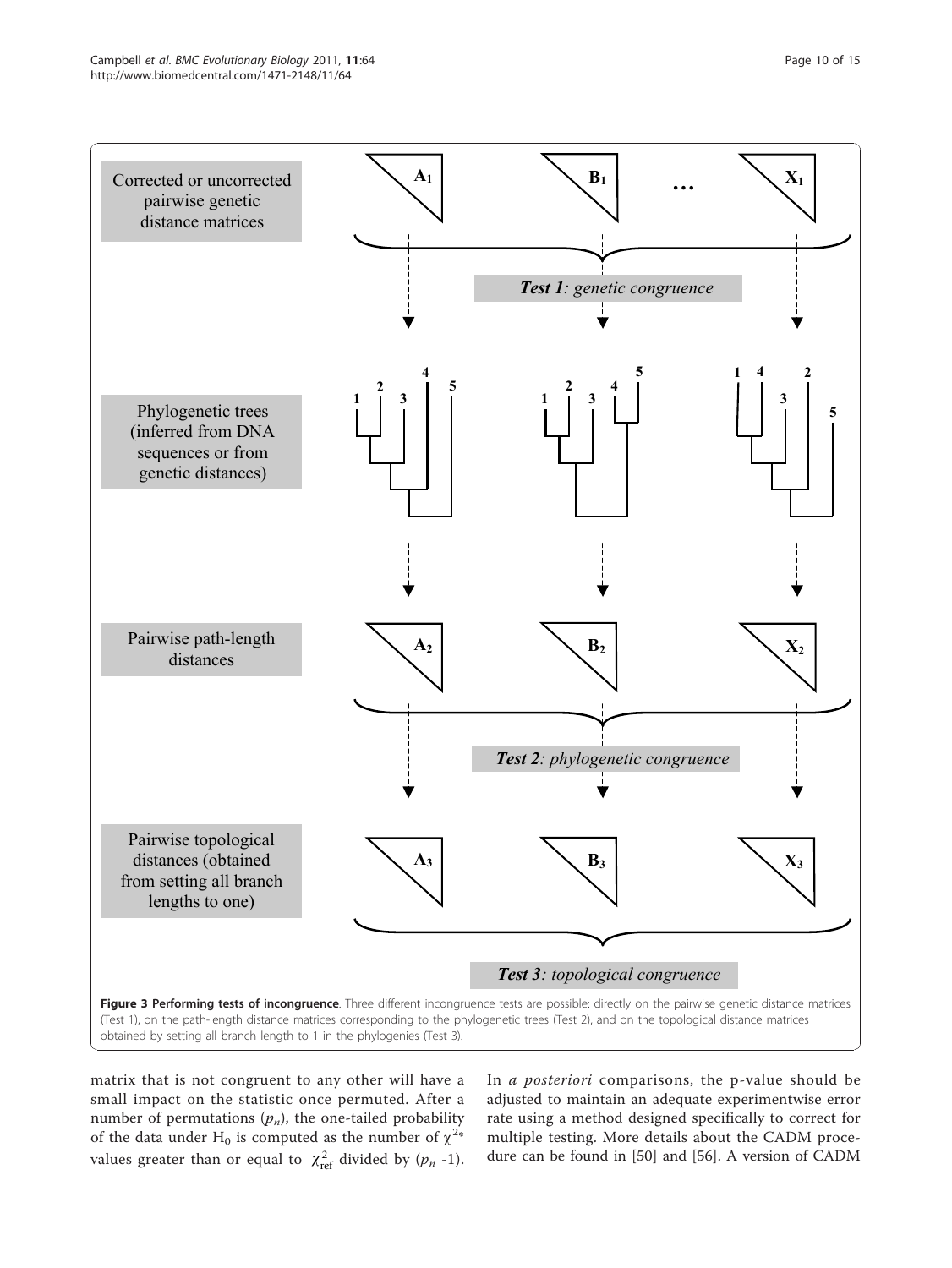<span id="page-10-0"></span>

is available in R 2.9.0 [[76,77\]](#page-14-0), within the Ape 2.3 package [[78,79](#page-14-0)].

For the simulations described below, one thousand replicates were simulated for each combination of parameters, unless stated otherwise. For each replicate, 999 random permutations were computed to estimate the reference distribution of the CADM statistic. We calculated the rate of rejection of  $H_0$  with its 95% confidence interval (CI), at a nominal significance level of 0.05, for cases where  $H_0$  was true (type I error rate) and for cases where  $H_0$  was false (power). All the analyses were

performed on ten Power Mac G5, with PowerPC 970 MP processors  $(2 \times 2.5 \text{ GHz})$ .

#### Type I error rate

The type I error rate, which is the probability of rejecting  $H_0$  when the data conform to this hypothesis, was assessed for both the global and a posteriori CADM tests. A statistical test is valid if the rejection rate of  $H_0$ is smaller than or equal to the nominal significance level of the test [[80](#page-14-0)]. Given that  $H_0$  postulates complete incongruence resulting from independent phylogenetic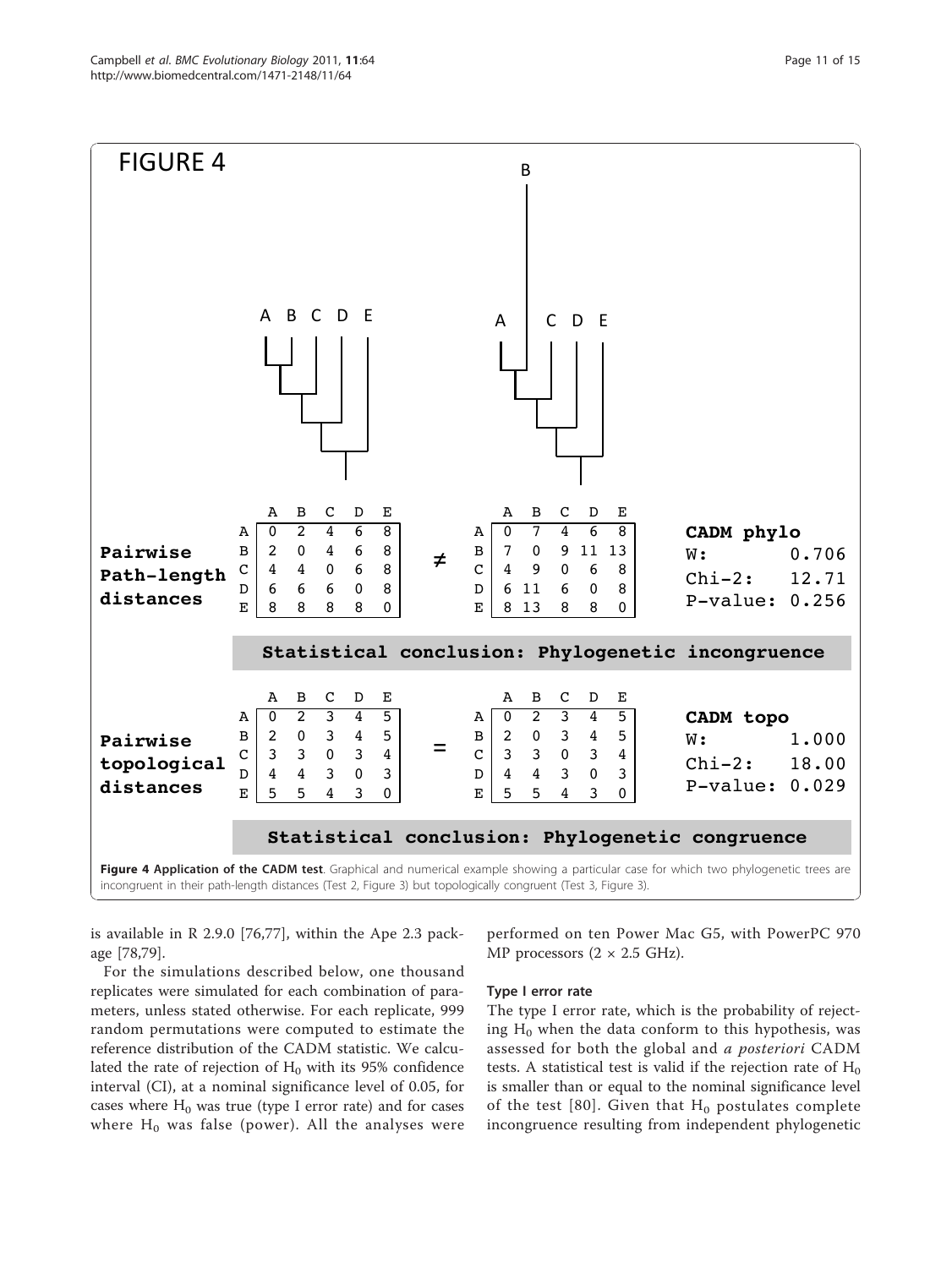processes, we considered  $H_0$  to be true by construct when distance matrices calculated on nucleotide sequences simulated on independently-generated phylogenetic trees were compared. To do so, random additive distance matrices were obtained using the method proposed by [[51\]](#page-13-0). Such distance matrices correspond to trees with random topologies, random permutations of the taxon labels, and branch lengths assigned at random from the distribution of actual branch lengths. Phylogenetic trees were computed from the distance matrices using a neighbor joining algorithm [NJ: [[81\]](#page-14-0)] in PAUP\* 4.0 [\[82\]](#page-14-0). Nucleotide sequences were simulated on the phylogenetic trees using Seq-Gen 1.3.2 [[83\]](#page-14-0). To reproduce the complexity of actual substitutions observed in real sequence data, we used a general time-reversible model [GTR: [[84](#page-14-0)-[86](#page-14-0)]] following a gamma distribution [Γ: [\[87](#page-14-0)]] with invariant sites (I). Parameters were identical to those used in [[88](#page-14-0)]. Accordingly, the equilibrium frequencies of nucleotides A, C, G, and T were:  $gA =$ 0.1776, gC = 0.3336, gG = 0.2595, gT = 0.2293, the relative substitution rates were:  $rAC = 3.297$ ,  $rAG = 12.55$ ,  $rAT = 1.167$ ,  $rCG = 2.060$ ,  $rCT = 13.01$ ,  $rGT = 1.0$ , and parameters  $\alpha$  and I were 0.8168 and 0.5447 respectively. Distance matrices were calculated from the nucleotide sequence matrices using a  $p$  distance [[89\]](#page-14-0), corrected with the same parameters as those used to simulate the sequences. Given that the sequences were simulated on randomly-generated phylogenetic trees, the distance matrices obtained are incongruent matrices (IM). In order to explore various situations that might be encountered in phylogenetic analysis, different conditions were tested: different number of independent distance matrices (IM = 2, 3, 4, 5 and 10), different number of taxa in each matrix ( $n = 10$ , 25, 50 and 100) and varying lengths of nucleotide sequences  $(L = 1000,$ 5000, 10 000 and 20 000 bp). The simulation protocol is illustrated in Figure [5](#page-12-0).

# Power

Power, which is the rate of rejection of a false  $H_0$ , was evaluated for different conditions of application of CADM. Rejection rates of  $H_0$  were calculated with sets of distance matrices that included varying numbers of congruent matrices (CM) with different levels of similarity and different evolutionary parameters. The number of matrices (M) varied in a set and included incongruent matrices (IM) in addition to CM, for cases where CM < M.

# Power: Different levels of congruence among matrices

Nucleotide sequences were simulated under a GTR +  $\Gamma$  + I model on the NJ trees obtained from partly similar matrices ( $CM<sub>P</sub>$ ) and from identical matrices ( $CM<sub>I</sub>$ ).  $CM<sub>P</sub>$ were generated by random permutations of different

numbers of taxa and branch lengths from a random additive distance matrix. As the number of permuted taxa increases, so does the distortion of the original matrix, whereas the level of congruence among matrices decreases. The number of taxa permuted varied according to the total number of taxa (n) included in each matrix, in order to maintain the same proportion of the taxa permuted regardless of the matrix size. The effect of the level of congruence on power was tested for  $CM_{P} =$ 3, out of a total of five matrices ( $M = 5$ ), with n = 10 or 50, and  $L = 10000$  bp. The power of *a posteriori* tests was also investigated with the same sets of  $CM_{p}$ . The number of taxa permuted varied from 0 to 60% of the total number of taxa. Additional simulations were performed to compare the particular case of 0% permuted taxa, which correspond to  $CM<sub>I</sub>$  (i.e., near 100% congruence among matrices) to  $CM<sub>P</sub>$  with 40% permuted taxa. For these analyses, a total of five distance matrices were compared ( $M = 5$ ) but with varying number of  $CM<sub>I</sub>$  or CM<sub>p</sub> (i.e., 0, 2, 3, 4 or 5); n = 10, 25, 50 or 100; and L = 1000, 5000, 10 000 or 20 000 bp. When  $CM_I$  or  $CM_P = 0$ , only incongruent matrices (IM) were included in the set of five matrices, which corresponds to a true  $H_0$ . A false H<sub>0</sub> was constructed when CM<sub>I</sub> or CM<sub>P</sub>  $\geq$  2, and all matrices were congruent when  $CM_{I}$  or  $CM_{P} = 5$ .

# Power: Effect of different evolutionary parameters

Because genes controlled by different evolutionary processes can share an identical evolutionary history (i.e., branching pattern), we investigated the effect of different evolutionary parameters on the power of the CADM test. Following [\[58\]](#page-14-0), nucleotide sequences were simulated under the GTR +  $\Gamma$  + I model described above but with different mutation rates ( $s = 0.02$  and 0.4) and different heterogeneity levels of substitution rates among sites ( $\alpha$  = 0.06 and 0.8168). Homogeneity of substitution rates among sites were simulated using  $\alpha = 200$ . The same phylogenetic tree was used to simulate nucleotide sequence matrices representing different partitions within a replicate, but different tree topologies were used for each replicate. Nucleotide sequence matrices simulated with *identical* or *different* evolutionary parameters on an identical tree were compared for M = 2 or 5; s = 0.02 or 0.4;  $\alpha$  = 0.06, 0.8168 or 200; CM<sub>I</sub> = 2 or 5;  $n = 10$ , 25, 50 or 100; and  $L = 1000$ , 5000, 10 000 or 20 000 bp. Nucleotide sequences were simulated under the same GTR parameters as above, except for s and  $\alpha$  that varied. Thus, in addition to comparing data sets that evolved under identical conditions, we also compared data sets that were simulated with different s or  $\alpha$  values. Thus, for  $s = 0.02$  and 0.4, we compared data sets characterized by heterogeneity of substitution among sites vs. data sets with a homogeneous substitution rate ( $\alpha$  = 0.06 vs.  $\alpha$  = 200, and  $\alpha$  = 0.8168 vs.  $\alpha$  =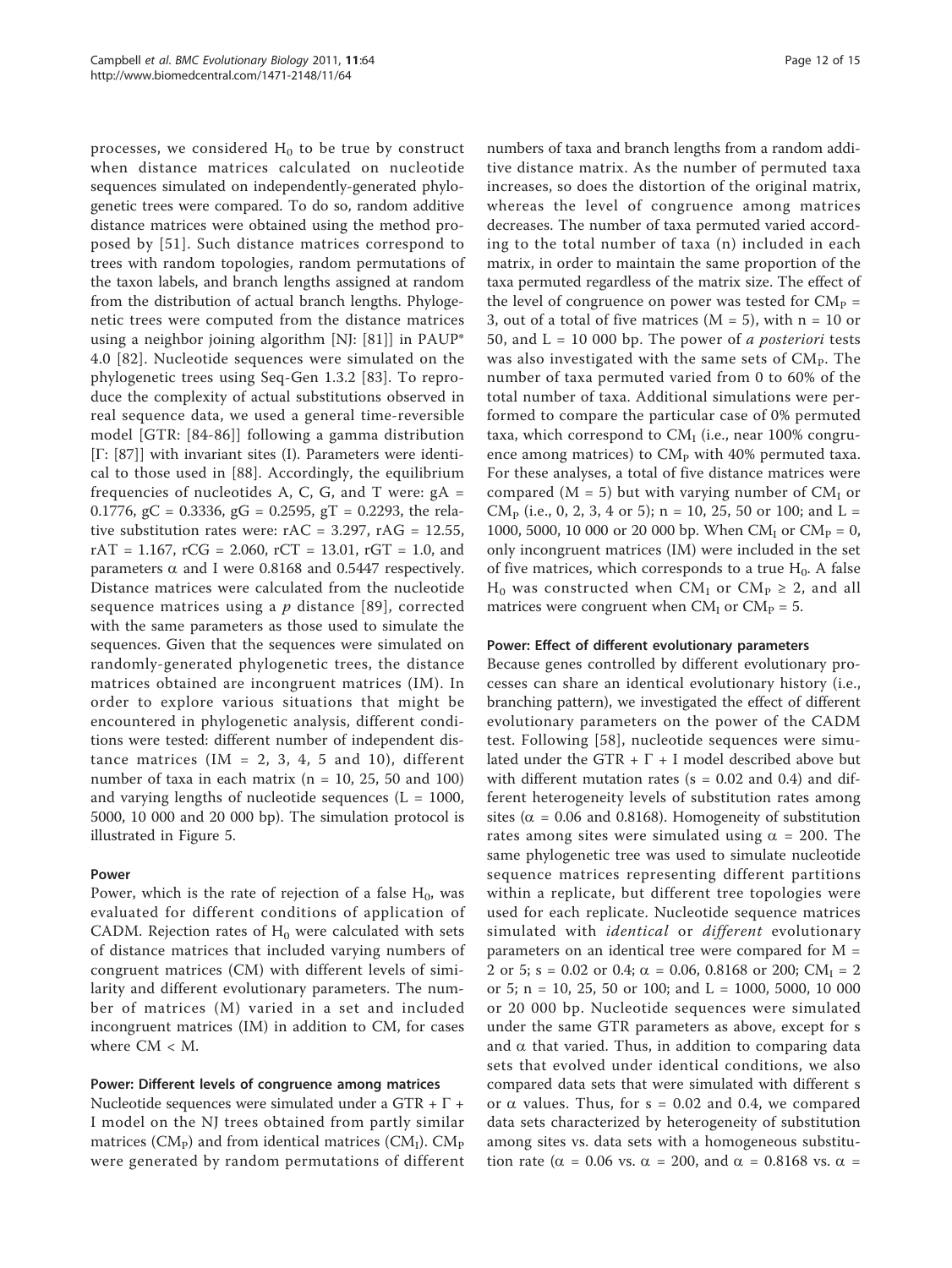<span id="page-12-0"></span>

200); and for  $\alpha = 0.06, 0.8168$  and 200, we compared data sets with a low mutation rate vs. a high mutation rate (s =  $0.02$  vs. s =  $0.4$ ).

#### Acknowledgements

We would like to thank the members of the Laboratoire d'Écologie Moléculaire et d'Évolution (LEMEE) for their constructive comments on a preliminary version of this manuscript. For the phylogenetic analyses, we used the computational resources located in the Laboratoire Interfacultaires de Micro-Informatique de l'Université de Montréal and we thank Marie-Hélène Duplain for granting access to the lab outside business hours. This study was supported by NSERC and FQRNT scholarships to VC and by NSERC grant OGP0155251 to FJL.

#### Authors' contributions

FJL and VC conceived the simulation protocol and participated in its design and realization. PL originally conceived and programmed the CADM method. For this paper, he participated in the elaboration of the simulation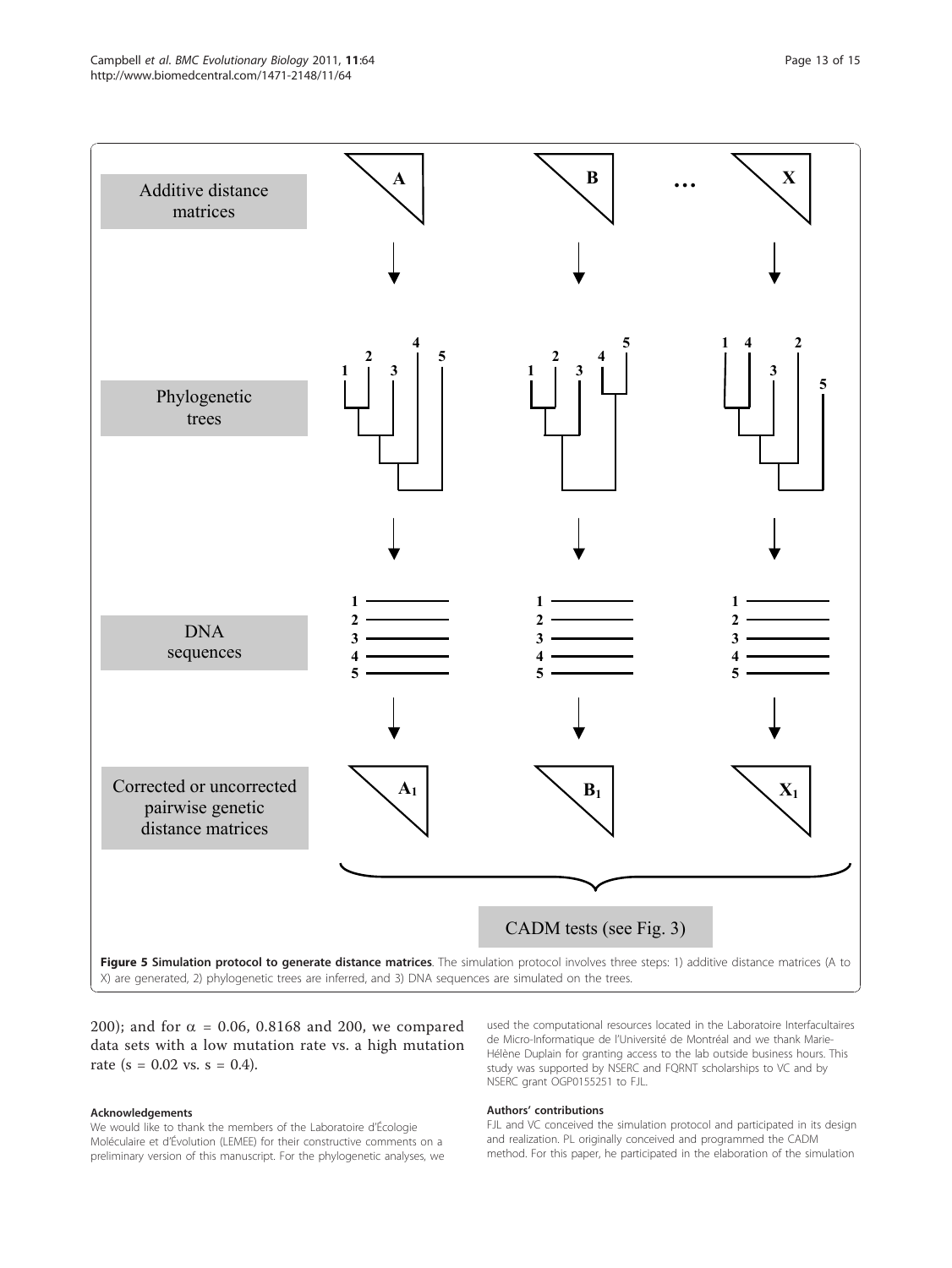<span id="page-13-0"></span>protocol and wrote R-language functions for CADM. VC performed the simulations and wrote the manuscript. All authors read, commented, and approved the final manuscript.

#### Received: 17 January 2010 Accepted: 9 March 2011 Published: 9 March 2011

#### References

- Swofford DL, Olsen GJ, Waddell PJ, Hillis DM: Phylogenetic inference. In Molecular systematics. Second edition. Edited by: Hillis DM, Moritz C, Mable BK. Sunderland, MA: Sinauer Associates, Inc; 1996:407-514.
- 2. Lerat E, Daubin V, Moran NA: From gene trees to organismal phylogeny in prokaryotes: The case of the γ-proteobacteria. Plos Biol 2003, 1(1):101-109.
- 3. Rokas A, Williams BL, King N, Carroll SB: [Genome-scale approaches to](http://www.ncbi.nlm.nih.gov/pubmed/14574403?dopt=Abstract) [resolving incongruence in molecular phylogenies.](http://www.ncbi.nlm.nih.gov/pubmed/14574403?dopt=Abstract) Nature 2003, 425(6960):798-804.
- 4. Driskell AC, Ané C, Burleigh JG, McMahon MM, O'Meara BC, Sanderson MJ: [Prospects for building the tree of life from large sequence databases.](http://www.ncbi.nlm.nih.gov/pubmed/15539599?dopt=Abstract) Science 2004, 306(5699):1172-1174.
- Philippe H, Lartillot N, Brinkmann H: [Multigene analyses of bilaterian](http://www.ncbi.nlm.nih.gov/pubmed/15703236?dopt=Abstract) [animals corroborate the monophyly of Ecdysozoa, Lophotrochozoa, and](http://www.ncbi.nlm.nih.gov/pubmed/15703236?dopt=Abstract) [Protostomia.](http://www.ncbi.nlm.nih.gov/pubmed/15703236?dopt=Abstract) Mol Biol Evol 2005, 22(5):1246-1253.
- 6. Fitzpatrick DA, Logue ME, Stajich JE, Butler G: [A fungal phylogeny based](http://www.ncbi.nlm.nih.gov/pubmed/16388682?dopt=Abstract) [on 42 complete genomes derived from supertree and combined gene](http://www.ncbi.nlm.nih.gov/pubmed/16388682?dopt=Abstract) [analysis.](http://www.ncbi.nlm.nih.gov/pubmed/16388682?dopt=Abstract) BMC Evol Biol 2006, 6:1-15.
- 7. Nishihara H, Okada N, Hasegawa M: [Rooting the eutherian tree: The](http://www.ncbi.nlm.nih.gov/pubmed/17883877?dopt=Abstract) [power and pitfalls of phylogenomics.](http://www.ncbi.nlm.nih.gov/pubmed/17883877?dopt=Abstract) Genome Biol 2007, 8(9):R199.
- 8. Wildman DE, Uddin M, Opazo JC, Liu G, Lefort V, Guindon S, Gascuel O, Grossman LI, Romero R, Goodman M: [Genomics, biogeography, and the](http://www.ncbi.nlm.nih.gov/pubmed/17728403?dopt=Abstract) [diversification of placental mammals.](http://www.ncbi.nlm.nih.gov/pubmed/17728403?dopt=Abstract) Proc Natl Acad Sci USA 2007, 104(36):14395-14400.
- 9. Dunn CW, Hejnol A, Matus DQ, Pang K, Browne WE, Smith SA, Seaver E, Rouse GW, Obst M, Edgecombe GD Sørensen MV, Haddock SHD, Schmidt-Rhaesa A, Okusu A, Kristensen RM, Wheeler WC, Martindale MQ, Giribet G: [Broad phylogenomic sampling improves resolution of the animal tree of](http://www.ncbi.nlm.nih.gov/pubmed/18322464?dopt=Abstract) [life.](http://www.ncbi.nlm.nih.gov/pubmed/18322464?dopt=Abstract) Nature 2008, 452(7188):745-749.
- 10. Zou XH, Zhang FM, Zhang JG, Zang LL, Tang L, Wang J, Sang T, Ge S: [Analysis of 142 genes resolves the rapid diversification of the rice](http://www.ncbi.nlm.nih.gov/pubmed/18315873?dopt=Abstract) [genus.](http://www.ncbi.nlm.nih.gov/pubmed/18315873?dopt=Abstract) Genome Biol 2008, 9(3):R49.
- 11. Kluge AG: A concern for evidence and a phylogenetic hypothesis of relationships among Epicrates (Boidae, Serpentes). Syst Zool 1989, 38(1):7-25.
- 12. Mickevich MF: Taxonomic congruence. Syst Zool 1978, 27:143-158.
- 13. de Queiroz A: For consensus (sometimes). Syst Biol 1993, 42(3):368-372.
- 14. Gatesy J, Baker RH, Hayashi C: [Inconsistencies in arguments for the](http://www.ncbi.nlm.nih.gov/pubmed/15205058?dopt=Abstract) [supertree approach: Supermatrices versus supertrees of Crocodylia.](http://www.ncbi.nlm.nih.gov/pubmed/15205058?dopt=Abstract) Syst Biol 2004, 53(2):342-355.
- 15. Eernisse DJ, Kluge AG: [Taxonomic congruence versus total evidence, and](http://www.ncbi.nlm.nih.gov/pubmed/8277850?dopt=Abstract) [amniote phylogeny inferred from fossils, molecules, and morphology.](http://www.ncbi.nlm.nih.gov/pubmed/8277850?dopt=Abstract) Mol Biol Evol 1993, 10(6):1170-1195.
- 16. Kluge AG, Wolf AJ: Cladistics: What's in a word? Cladistics 1993, 9(2):183-199.
- 17. de Queiroz A, Gatesy J: [The supermatrix approach to systematics.](http://www.ncbi.nlm.nih.gov/pubmed/17046100?dopt=Abstract) Trends Ecol Evol 2007, 22(1):34-41.
- 18. Swofford DL: When are phylogeny estimates from molecular and morphological data incongruent? In Phylogenetic analyses of DNA sequences. Edited by: Miyamoto MM, Cracraft J. Oxford: Oxford University Press; 1991:295-333.
- 19. Farris JS, Källersjö M, Kluge AG, Bult C: Constructing a significance test for incongruence. Syst Biol 1995, 44(4):570-572.
- 20. Miyamoto MM, Fitch WM: Testing species phylogenies and phylogenetic methods with congruence. Syst Biol 1995, 44(1):64-76.
- 21. Huelsenbeck JP, Bull JJ, Cunningham CW: [Combining data in phylogenetic](http://www.ncbi.nlm.nih.gov/pubmed/21237868?dopt=Abstract) [analysis: Reply.](http://www.ncbi.nlm.nih.gov/pubmed/21237868?dopt=Abstract) Trends Ecol Evol 1996, 11(8):335-335.
- 22. Huelsenbeck JP, Bull JJ, Cunningham CW: [Combining data in phylogenetic](http://www.ncbi.nlm.nih.gov/pubmed/21237790?dopt=Abstract) [analysis.](http://www.ncbi.nlm.nih.gov/pubmed/21237790?dopt=Abstract) Trends Ecol Evol 1996, 11(4):152-158.
- 23. Sanderson MJ, Purvis A, Henze C: [Phylogenetic supertrees: Assembling](http://www.ncbi.nlm.nih.gov/pubmed/21238221?dopt=Abstract) [the trees of life.](http://www.ncbi.nlm.nih.gov/pubmed/21238221?dopt=Abstract) Trends Ecol Evol 1998, 13(3):105-109.
- 24. Bininda-Emonds ORP, Gittleman JL, Steel MA: The (Super)tree of life: Procedures, problems, and prospects. Annu Rev Ecol Syst 2002, 33:265-289.
- 26. Bininda-Emonds ORP: MRP supertree construction in the consensus setting. In Bioconsensus. Volume 61. Edited by: Janowitz M, Lapointe F-J, McMorris FR, Mirkin B, Roberts FS. Providence: American Mathematical Society; 2003:231-242.
- 27. Crandall KA, Buhay JE: [Genomic databases and the tree of life.](http://www.ncbi.nlm.nih.gov/pubmed/15539592?dopt=Abstract) Science 2004, 306(5699):1144-1145.
- 28. de Queiroz A, Donoghue MJ, Kim J: Separate versus combined analysis of phylogenetic evidence. Annu Rev Ecol Syst 1995, 26:657-681.
- 29. Wiens JJ: [Combining data sets with different phylogenetic histories.](http://www.ncbi.nlm.nih.gov/pubmed/12066302?dopt=Abstract) Syst Biol 1998, 47(4):568-581.
- 30. Bininda-Emonds ORP: [Trees versus characters and the supertree/](http://www.ncbi.nlm.nih.gov/pubmed/15205059?dopt=Abstract) [supermatrix](http://www.ncbi.nlm.nih.gov/pubmed/15205059?dopt=Abstract) "paradox". Syst Biol 2004, 53(2):356-359.
- 31. Gadagkar SR, Rosenberg MS, Kumar S: Inferring species phylogenies from multiple genes: Concatenated sequence tree versus consensus gene tree. J Exp Zool B Mol Dev Evol 2005, 304B(1):64-74.
- 32. Philippe H, Delsuc F, Brinkmann H, Lartillot N: Phylogenomics. Annu Rev Ecol Evol S 2005, 36:541-562.
- 33. Bull JJ, Huelsenbeck JP, Cunningham CW, Swofford DL, Waddell PJ: Partitioning and combining data in phylogenetic analysis. Syst Biol 1993, 42(3):384-397.
- 34. Rodrigo AG, Kelly-Borges M, Bergquist PR, Bergquist PL: A randomization test of the null hypothesis that two cladograms are sample estimates of a parametric phylogenetic tree. New Zeal J Bot 1993, 31(3):257-268.
- 35. Huelsenbeck JP, Bull JJ: A likelihood ratio test to detect conflicting phylogenetic signal. Syst Biol 1996, 45(1):92-98.
- 36. Cunningham CW: [Can three incongruence tests predict when data](http://www.ncbi.nlm.nih.gov/pubmed/9214746?dopt=Abstract) [should be combined?](http://www.ncbi.nlm.nih.gov/pubmed/9214746?dopt=Abstract) Mol Biol Evol 1997, 14(7):733-740.
- 37. Wendel JF, Doyle JJ: Phylogenetic incongruence: Window into genome history and molecular evolution. In Molecular systematics of plants II: DNA sequencing. Edited by: Soltis PS, Soltis DE, Doyle JJ. Dordrecht, The Netherlands: Kluwer Academic Publisher; 1998:265-296.
- Planet PJ: [Tree disagreement: Measuring and testing incongruence in](http://www.ncbi.nlm.nih.gov/pubmed/16243006?dopt=Abstract) [phylogenies.](http://www.ncbi.nlm.nih.gov/pubmed/16243006?dopt=Abstract) J Biomed Inform 2006, 39(1):86-102.
- 39. Farris JS, Källersjö M, Kluge AG, Bult C: Testing significance of incongruence. Cladistics 1994, 10(3):315-319.
- 40. Barker FK, Lutzoni FM: [The utility of the incongruence length difference](http://www.ncbi.nlm.nih.gov/pubmed/12228004?dopt=Abstract) [test.](http://www.ncbi.nlm.nih.gov/pubmed/12228004?dopt=Abstract) Syst Biol 2002, 51(4):625-637.
- 41. Darlu P, Lecointre G: [When does the incongruence length difference test](http://www.ncbi.nlm.nih.gov/pubmed/11919284?dopt=Abstract) [fail?](http://www.ncbi.nlm.nih.gov/pubmed/11919284?dopt=Abstract) Mol Biol Evol 2002, 19(4):432-437
- 42. Stewart CB, Schilling JW, Wilson AC: [Adaptive evolution in the stomach](http://www.ncbi.nlm.nih.gov/pubmed/3120013?dopt=Abstract) [lysozymes of foregut fermenters.](http://www.ncbi.nlm.nih.gov/pubmed/3120013?dopt=Abstract) Nature 1987, 330(6146):401-404.
- 43. Luo CC, Li WH, Chan L: [Structure and expression of dog apolipoprotein](http://www.ncbi.nlm.nih.gov/pubmed/2515239?dopt=Abstract) [A-I, E, C-I mRNAs: Implications for the evolution and functional](http://www.ncbi.nlm.nih.gov/pubmed/2515239?dopt=Abstract) [constraints of apolipoprotein structure.](http://www.ncbi.nlm.nih.gov/pubmed/2515239?dopt=Abstract) J Lipid Res 1989, 30(11):1735-1746.
- 44. Wolfe KH, Sharp PM, Li WH: [Mutation rates differ among regions of the](http://www.ncbi.nlm.nih.gov/pubmed/2911369?dopt=Abstract) [mammalian genome.](http://www.ncbi.nlm.nih.gov/pubmed/2911369?dopt=Abstract) Nature 1989, 337(6204):283-285.
- 45. Springer MS, de Jong WW: [Which mammalian supertree to bark up?](http://www.ncbi.nlm.nih.gov/pubmed/11253193?dopt=Abstract) Science 2001, 291(5509):1709-1711.
- 46. Felsenstein J: Cases in which parsimony or compatibility methods will be positively misleading. Syst Zool 1978, 27(4):401-410.
- 47. Hendy MD, Penny D: A framework for the quantitative study of evolutionary trees. Syst Zool 1989, 38(4):297-309.
- 48. Woolley SM, Posada D, Crandall KA: [A comparison of phylogenetic](http://www.ncbi.nlm.nih.gov/pubmed/18398452?dopt=Abstract) [network methods using computer simulation.](http://www.ncbi.nlm.nih.gov/pubmed/18398452?dopt=Abstract) PLoS ONE 2008, 3(4):e1913.
- 49. Johnson LA, Soltis DE: Assessing congruence: Empirical examples from molecular data. In Molecular systematics of plants II: DNA sequencing. Edited by: Soltis PS, Soltis DE, Doyle JJ. Dordrecht, The Netherlands: Kluwer Academic Publisher; 1998:297-347.
- 50. Legendre P, Lapointe F-J: Assessing congruence among distance matrices: Single-malt Scotch whiskies revisited. Aust NZ J Stat 2004, 46(4):615-629.
- 51. Lapointe F-J, Legendre P: A statistical framework to test the consensus among additive trees (cladograms). Syst Biol 1992, 41(2):158-171.
- 52. Kendall MG, Babington Smith B: The problem of m rankings. Annals of Math Stat 1939, 10:275-287.
- 53. Legendre P: Coefficient of concordance. In Encyclopedia of Research Design. Edited by: Salkind NJ. Thousand Oaks, CA: SAGE Publications, Inc; 2010.